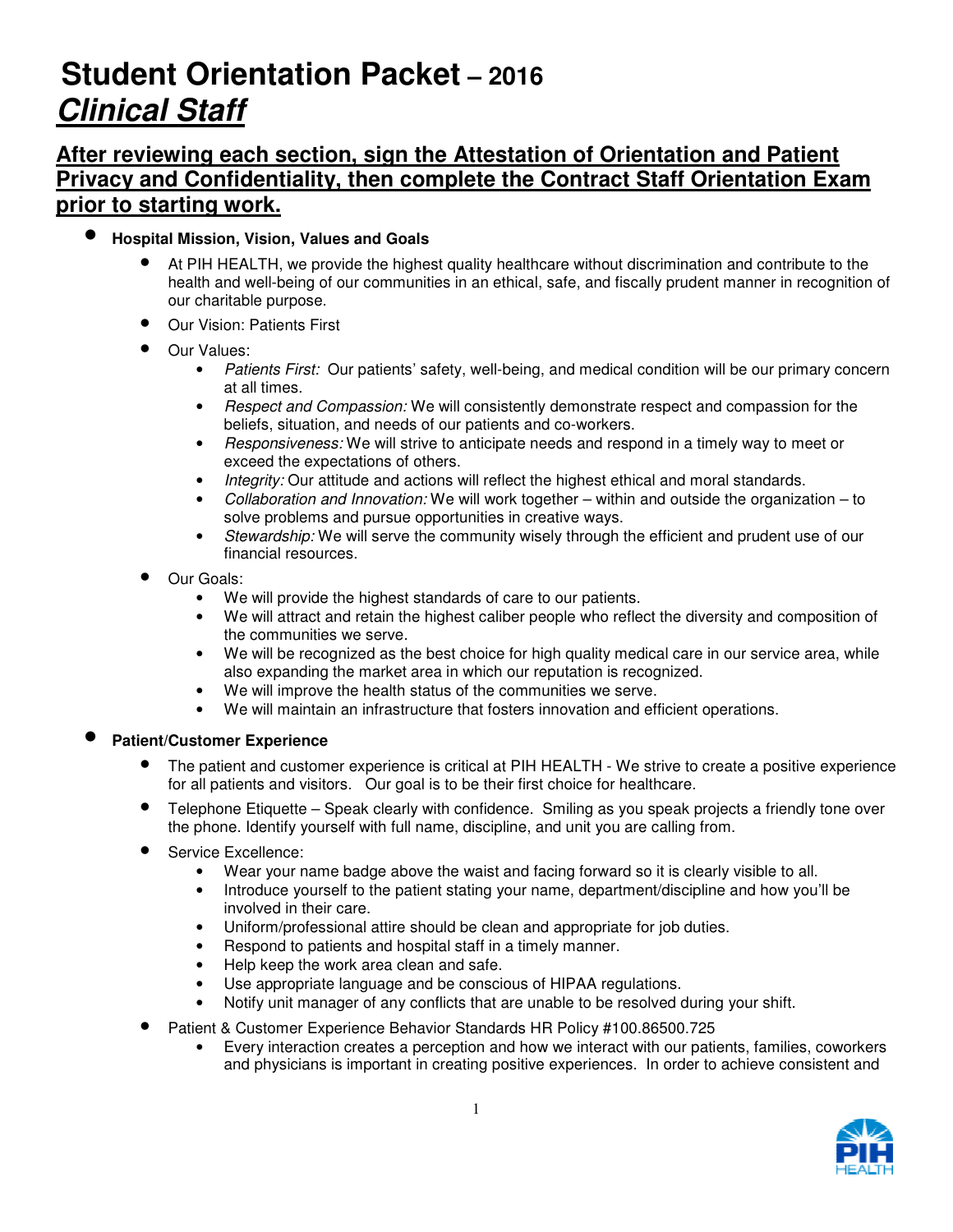positive experiences for our patients, visitors and each other, everyone is expected to always demonstrate the standards outlined in the policy.

- The specific behaviors outlined in the policy are categorized into four different areas:
	- Show Consideration
	- Provide Assistance and Follow Up
	- Inspire Confidence in a Professional Manner
	- Always Demonstrate and Show we are a Team
- Our Code of Conduct is designed to protect and promote organization-wide integrity, to ensure values are adhered to, and to enhance PIH HEALTH Health's ability to achieve the organization-wide mission. If there is a concern about a code of conduct violation, please contact the Compliance Officer at Ext. 12818 or any member of the Corporate Compliance committee.
- Parking PIH HEALTH policy/procedure #100.86500.661
	- The designated area for students, contract staff and the vendors is the Rear lot parking area.
		- PIH HEALTH is not responsible for thefts, damage or loss of property while parking in any designated area.
- Dress Code PIH HEALTH policy/procedure #100.86500.718
	- Purpose: To present a clean neat appearance and dress according to the requirements of their positions, taking into account business, safety and infection control standards.
	- Identification badges must be worn above the waist at all times while on duty.
	- No open toed shoes allowed.
	- Tattoos that are visible must be covered.
- Telephone Etiquette, electronic devices PIH HEALTH policy/procedure # 100.86500.739
	- Employees, contract staff, and students are not to use personal cell phones or other electronic devices in public areas and not unless authorized by the department management and it does not interfere with job performance. Devices will not be used for personal reasons in any public area. This includes hallways and elevators. In addition, head phones or ear pieces are not to be used in work area or public areas.
	- Use of cell phones and other electronic devices for personal reasons is limited to break or lunch time only, and not in work areas including hallways and elevators. Cell phone ear pieces, IPod, or other electronic devices for personal reasons, to include accessing Facebook, Twitter or other social networking sites, is limited to break or lunch times only, and away from work areas.
		- If permitted to carry them, employees are to keep their cell phones on silent modes at all times**.**

# **Patient's Rights**

Patients have the right to:

- Considerate and respectful care, and to be made comfortable. Have their cultural, psychosocial, spiritual and personal values, beliefs and preferences respected.
- Have a family member (or other representative of your choosing) and to have their physician notified promptly of their admission to the hospital.
- Know the name of the licensed health care practitioner acting within the scope of his or her professional licensure, who has primary responsibility for coordinating their care, and the names and professional relationships of physicians and non-physicians in their care.
- Receive information about their health status, diagnosis, prognosis, course of treatment, prospects for recovery and outcomes of care (including unanticipated outcomes) in terms they can understand. They have the right to effective communication and to participate in the development and implementation of their plan of care. They have the right to participate in ethical questions that arise in the course of their care, including issues of conflict resolution, withholding resuscitative services, and forgoing or withdrawing life-sustaining treatment.
- Make decisions regarding medical care, and receive as much information about any proposed treatment or procedure as they may need in order to give informed consent or to refuse a course of treatment. Except in emergencies, this information shall include a description of the procedure or treatment, the medically significant risks involved, alternate courses of treatment or non-treatment and the risks involved in each, and the name of the person who will carry out the procedure or treatment.
- Request or refuse treatment, to the extent permitted by law. However, they do not have the right to demand inappropriate or medically unnecessary treatment or services. They have the right to leave the hospital even against the advice of members of the medical staff, to the extent permitted by law.

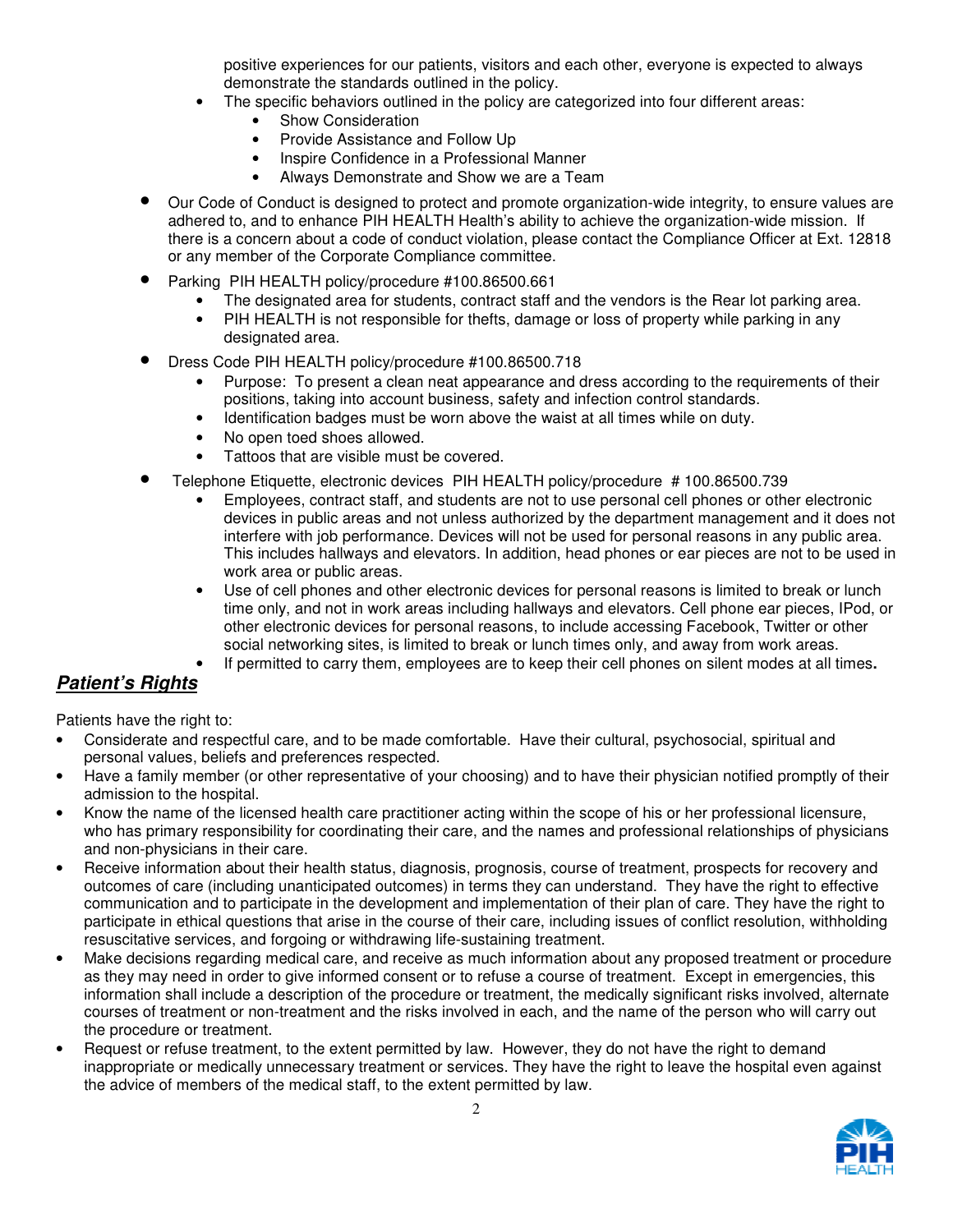- Be advised if the hospital/licensed health care practitioner acting within the scope of his or her professional licensure proposes to engage in or perform human experimentation affecting their care or treatment. They have the right to refuse to participate in such research projects.
- Reasonable responses to any reasonable requests made for service.
- Appropriate assessment and management of their pain, information about pain, pain relief measures and to participate in pain management decisions. They may request or reject the use of any or all modalities to relieve pain, including opiate medication, if they suffer from severe chronic intractable pain. The doctor may refuse to prescribe the opiate medication, but if so, must inform them that there are physicians who specialize in the treatment of pain with methods that include the use of opiates.
- Formulate advance directives. This includes designating a decision maker if they become incapable of understanding a proposed treatment or become unable to communicate their wishes regarding care. Hospital staff and practitioners who provide care in the hospital shall comply with these directives. All patients' rights apply to the person who has legal responsibility to make decisions regarding medical care on their behalf.
- Have personal privacy respected. Case discussion, consultation, examination and treatment are confidential and should be conducted discreetly. They have the right to be told the reason for the presence of any individual. They have the right to have visitors leave prior to an examination and when treatment issues are being discussed. Privacy curtains will be used in semi-private rooms.
- Confidential treatment of all communications and records pertaining to their care and stay in the hospital. They will receive a separate "Notice of Privacy Practices" that explains their privacy rights in detail and how we may use and disclose their protected health information.
- Receive care in a safe setting, free from mental, physical, sexual or verbal abuse and neglect, exploitation or harassment. They have the right to access protective and advocacy services including notifying government agencies of neglect or abuse.
- Be free from restraints and seclusion of any form used as a means of coercion, discipline, convenience or retaliation by staff.
- Reasonable continuity of care and to know in advance the time and location of appointments as well as the identity of the persons providing the care.
- Be informed by the physician, or a delegate of the physician, of continuing health care requirements and options following discharge from the hospital. They have the right to be involved in the development and implementation of their discharge plan. Upon their request, a friend or family member may be provided this information also.
- Know which hospital rules and policies apply to their conduct while a patient.
- Designate a support person as well as visitors of their choosing, if they have decision-making capacity, whether or not the visitor is related by blood, marriage, or registered domestic partner status, unless:
	- o No visitors are allowed.
	- The facility reasonably determines that the presence of a particular visitor would endanger the health or safety of a patient, member of the health facility staff, or other visitor to the health facility, or would significantly disrupt the operations of the facility.
	- They have told the health facility staff that they no longer want a particular person to visit.

However, a health facility may establish reasonable restrictions upon visitation, including restrictions upon the hours of visitation and number of visitors. The health facility must inform them (or their support person, where appropriate) of their visitation rights, including any clinical restrictions or limitations. The health facility is not permitted to restrict, limit, or otherwise deny visitation privileges on the basis of race, color, national origin, religion, sex, gender identity, sexual orientation, or disability.

- Have their wishes considered, if they lack decision-making capacity, for the purposes of determining who may visit. The method of that consideration will comply with federal law and be disclosed in the hospital policy on visitation. At a minimum, the hospital shall include any persons living in their household and any support person pursuant to federal law.
- Examine and receive an explanation of the hospital's bill regardless of the source of payment.
- Exercise these rights without regard to sex, economic status, educational background, race, color, religion, ancestry, national origin, sexual orientation, disability, medical condition, marital status, registered domestic partner status, or the source of payment for care.
- File a grievance. If they want to file a grievance with PIH Health Hospital Whittier they may do so by writing or by calling:

PIH Health Hospital - Whittier Nursing Administration 12401 Washington Blvd.

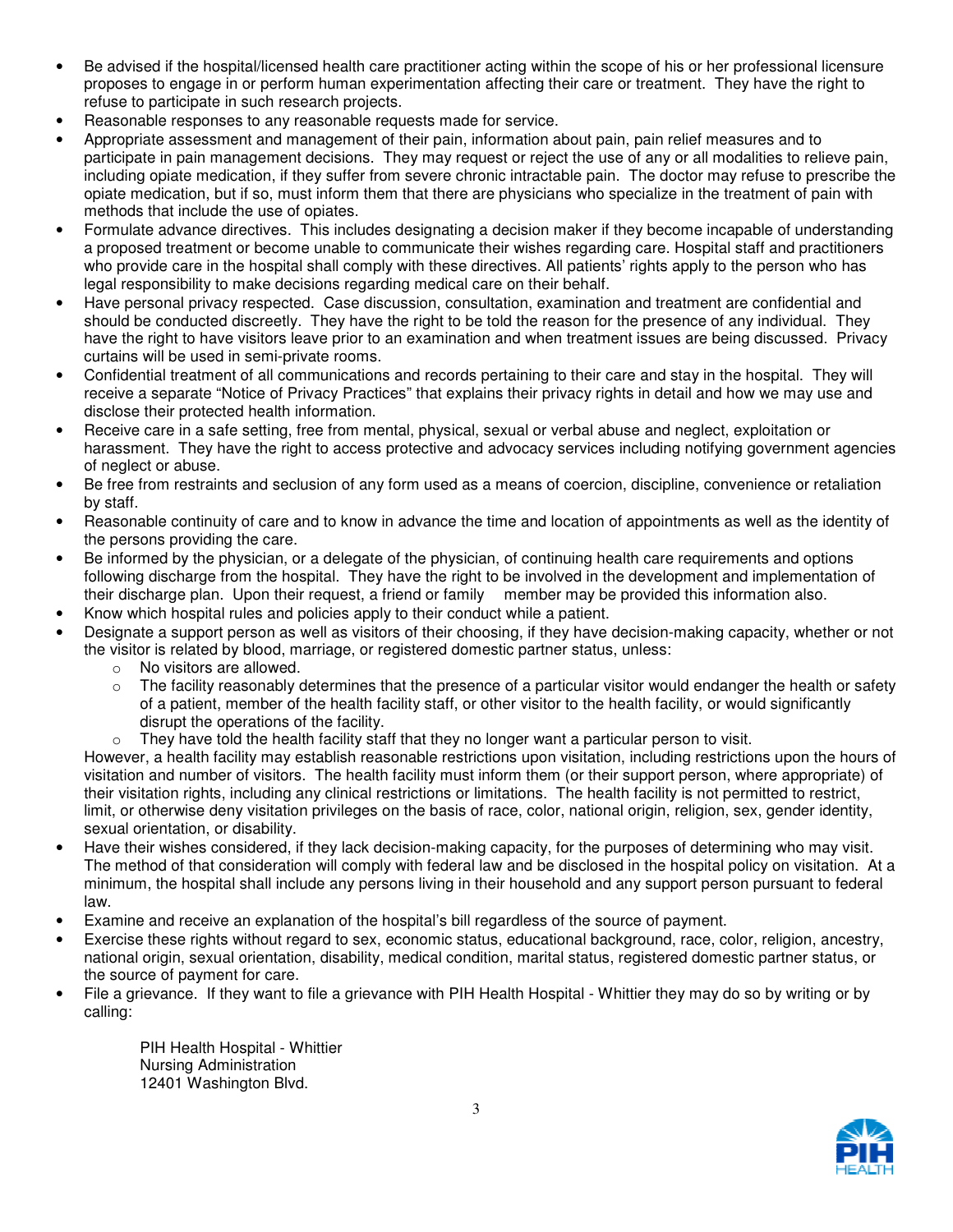Whittier, CA 90602-1006 562.698.0811

The grievance committee will review each grievance and provide them with a written response within seven days. The written response will contain the name of a person to contact at the hospital, the steps taken to investigate the grievance, the results of the grievance process, and the date of completion of the grievance process.

Concerns regarding quality of care or premature discharge will also be referred to the appropriate Utilization and Quality Control Peer Review Organization (PRO).

• File a complaint with the California Department of Public Health regardless of whether they use the hospital's grievance process. The California Department of Public Health's phone number and address is:

> California Department of Public Health Administrative Headquarters Staff Health Facilities Inspection Division Administration 12440 E. Imperial Highway, Room 522 Norwalk, CA 90650 800.228.1019

Or

File a complaint regarding PIH Health Hospital - Whittier with the Joint Commission regardless of whether you use the hospital's grievance process at:

The Joint Commission Office of Quality Monitoring One Renaissance Blvd. Oakbrook Terrace, IL 60181 800.994.6610

This Patient Rights document incorporates the requirements of the Joint Commission; Title 22, California Code of Regulations, Section 70707; Health and Safety Code Sections 1262.6, 1288.4 and 124960; and 42 C.F.R. Section 482.13 (Medicare Conditions of Participation).

## **Patient's Responsibilities**

Patients are responsible for:

- Providing, to the best of their knowledge, accurate and complete information about the their health, and medical history, including presenting complaints, past illnesses, hospitalizations, medications, vitamins, herbal products and other matters relating to the their health including perceived safety risks. They are responsible for reporting care problems and/or unexpected changes in the their condition to the responsible practitioner.
- Asking questions when they do not understand what has been told to them about their care or what they are expected to do.
- Following the treatment plan developed with the practitioner. They should express any concerns they have about their ability to follow the treatment plan.
- Actively participate in their pain management plan and to keep their doctors and nurses informed of the effectiveness of their treatment. This includes reporting their degree of pain and the effects or limitations of pain treatment.
- Accepting the consequences of failing to follow the recommended course of treatment or using other treatments, including the outcomes of refusing treatment or failing to follow practitioner instructions.
- Following the hospital's rules and regulations concerning patient care and conduct.
- Treating all hospital staff, medical staff other patients and visitors with courtesy and respect.
- Being considerate and respectful of other patients and staff by maintaining civil language and conduct, by not making unnecessary noise, smoking or causing distractions and respecting the privacy of others.
- Ensuring that the hospital has a copy of their Advance Directives. They may express their wishes verbally to hospital staff.
- Recognizing the effect of personal lifestyle upon their personal health.

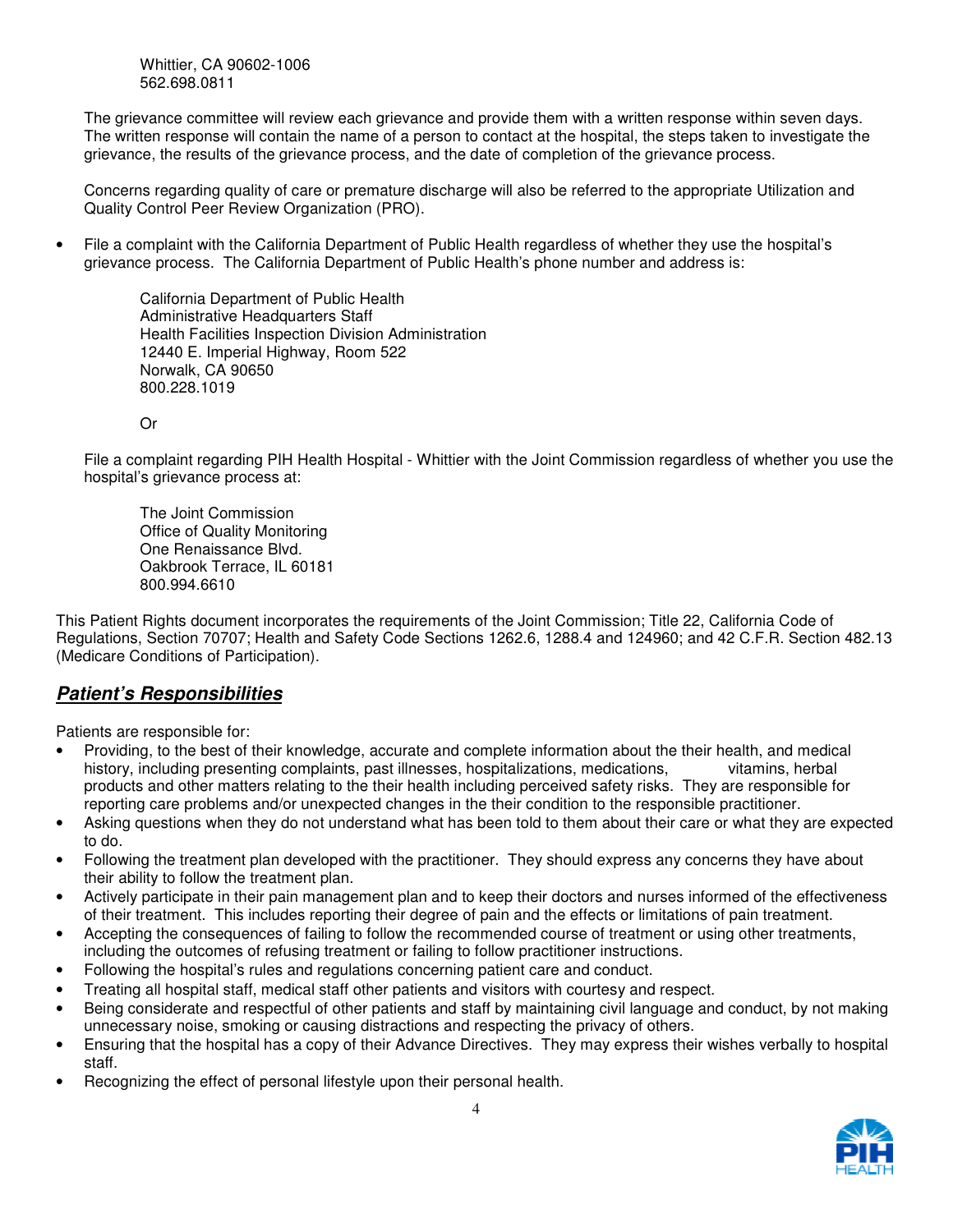- Keeping appointments and being on time for appointments or to call their healthcare provider if they cannot keep their appointment.
- Leaving valuables at home and only bringing necessary personal items for their hospital stay and informing nursing staff of belongings sent home or additional items brought at a later time.
- Respecting the property of other persons and that of the hospital.
- Providing complete and accurate information, including their full name, address, telephone number, date of birth, Social Security number, insurance carrier and employer, when it is required. They are expected to provide complete and accurate information about their health insurance coverage.
- Promptly paying their bills and meeting the financial commitments agreed to with the organization.

# **Patient's Rights / Ethics Committee**

### General Purpose & Activities

The Patient's Rights and Ethics Committee serves as an advisory committee that 1) promotes an environment throughout the hospital that respects the patient's wishes and legal rights, 2) ensures healthcare is provided in an ethical manner, and 3) ensures compliance with patient's rights and ethics regulations. The committee is comprised of a multi-disciplinary team representing various departments.

In order to achieve its goal the committee has three main objectives and they include:

- 1. **Consultation Services** any physician, employee, patient, family member or patient representative can access the Patient's Rights and Ethics Committee by requesting a consultation. The goals of this services are:
	- a. To promote an ethical resolution;
	- b. To establish comfortable and respectful communication among those involved;
	- c. To help those involved learn to work through ethical uncertainties and disagreements on their own; and
	- d. To help the committee recognize patterns within the hospital and consider reviewing hospital procedures or policies (Hester and Schonfeld, 2012).
- 2. **Policy Development, Review and Implementation** the committee will assist in the development, periodical review and implementation of policies that pertain to patient rights and ethics (Hester and Schonfeld, 2012).
- 3. **Education** the role of education is twofold. First the committee will educate itself and maintain competency in the area of healthcare ethics, patient's rights and hospital policies. Second the committee will assist in educating the hospital staff, physicians and patients/families. (Hester and Schonfeld, 2012).

### Core Ethical Principles

- **Autonomy** Self-determination, Choice. (e.g. informed consent, advance healthcare directives, etc.)
- **Beneficence** The obligation to promote the good of the patient. (e.g. think do good; think achieve positive results)
- **Fidelity** Faithfulness and loyalty. (e.g. do everything possible to help the patient)
- **Justice** Decisions about withholding and withdrawing treatment should involve shared decision-making by patients/surrogates and providers. (e.g. think fairness and consistency)
- **Non-maleficence**  Avoid or minimize harm to patients.(e.g. when deciding whether or not to recommend an operation procedure, be fully aware of any secondary medical problems that might increase the patient's risk or harm (short and long term), effectiveness and cost)
- **Respect** Dignity of Human Life (e.g. patient lives are to be respected)
- **Veracity** Facts, accuracy, honesty (e.g. the truth should be told)

### **References:**

American Medical Association. (1985). Guidelines for Ethics Committees in Health Care Institutions. JAMA. 1985: 253: 2698-2699

California Hospital Association. (2014). Consent Manual 41<sup>st</sup> Edition

Hester, D.M & Schonfeld, T. (2012). Guidance for Healthcare Ethics Committees. Cambridge University Press

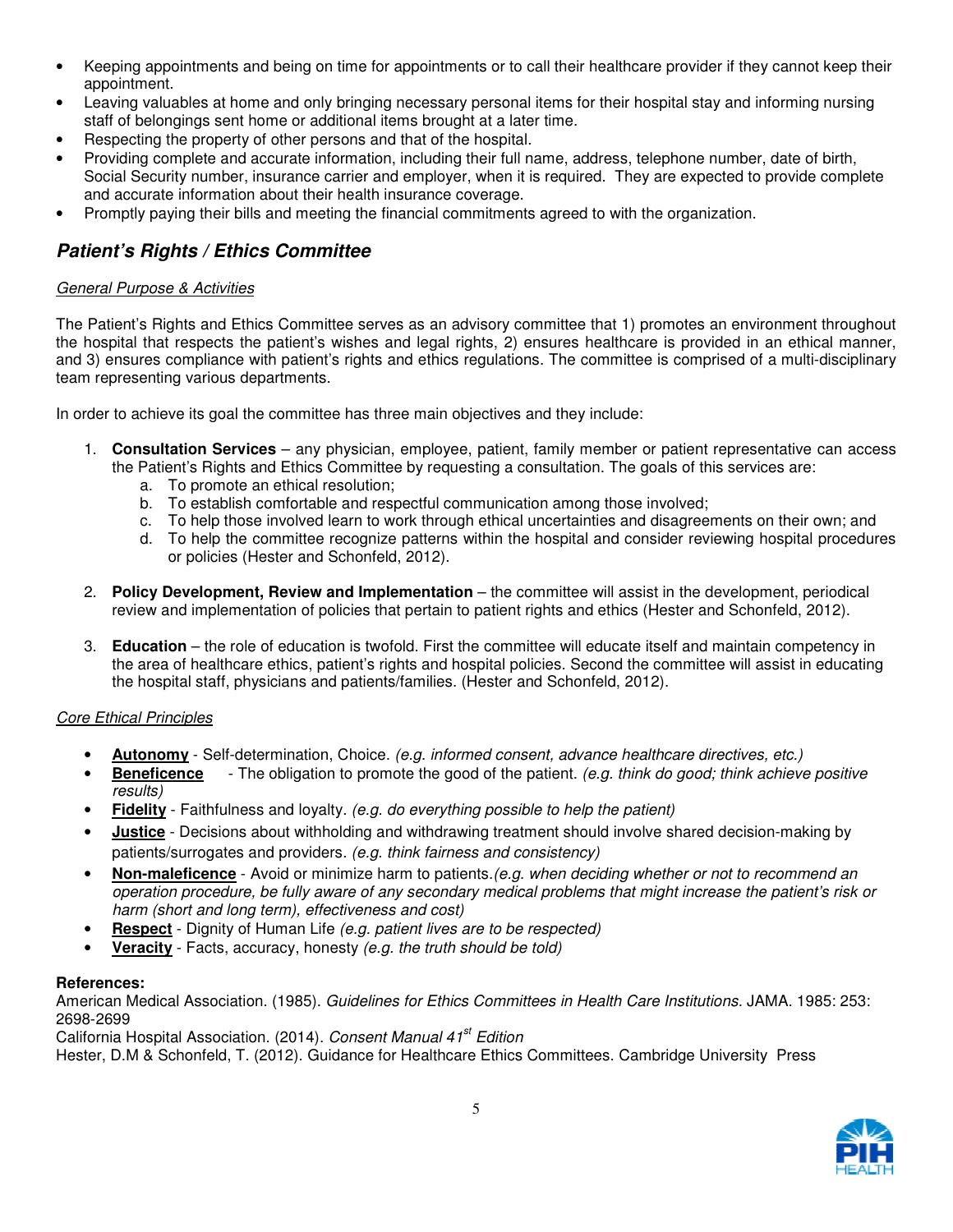### • **Performance Excellence and National Patient Safety Goals**

- PIH HEALTH strives to continually improve the quality of services to all of our customers. The hospital model for performance improvement ('PI') is PDCA – Plan, Do, Check, Act. The PDCA model provides the framework for structuring, monitoring, and evaluating activities as well as an opportunity for critical analysis of patient care quality.
- Organizational processes include seven functional teams whose primary goals are to improve performance and to meet all requirements of regulatory agencies.

### • **2016 National Patient Safety Goals: NSPG # 1: Improve the accuracy of patient identification.**

- Use at least two patient identifiers when administering medications, blood, or blood components; when collecting blood samples and other specimens for clinical testing; and when providing treatments or procedures. (The patient's room number or physical location is not used as an identifier).
- Eliminate transfusion errors related to patient misidentification.
	- Match the blood or blood component to the order
	- Match the patient to the blood or blood component
	- Use a two verification process or a one person verification process accompanied by automated identification technology such as bag coding.
- Label all containers used for blood and other specimens in the presence of the patient.

### **PIH HEALTH policy/procedure: #100.85600.624**

- **In-patients- Patient name and MR# use wristband with the hospital document.**
- **Out-patients Patient name and birthday with hospital document.**

### **NSPG # 2: Improve the effectiveness of communication among caregivers.**

• Report critical results of tests and diagnostic procedures on a timely basis**.** 

### **PIH HEALTH policy/procedure: #100.87200.633**

• **Communicate to licensed staff only and report to MD in a timely manner.** 

### **NSPG # 3: Improve the safety of using medications.**

Label all medications, medication containers (e.g., syringes, medicine cups, basins), or other solutions on and off the sterile field in perioperative and other procedural settings.

### **PIH HEALTH policy/procedure: #100.87200.610**

- **All medication/solutions that are transferred from the original packing to another container will be labeled.**
- Reduce the likelihood of patient harm associated with the use of anticoagulation therapy.

### **PIH HEALTH policy/procedure: #100.77100.601**

- **When appropriate, all patients will receive patient-specific anticoagulation therapies, according to approved guidelines.**
- Reconciling Medication Information Record and report correct information about a patient's medicine. Find out what medicines to take when they are at home. Tell the patient it is important to bring their up-to-date list of medicines every time they visit a doctor.

### **PIH HEALTH policy/procedure: #100.87200.630**

• **All medications will be accurately and completely reconciled across the continuum of care.** 

### **NSPG # 6: Reduce the harm associated with clinical alarms.**

• Alarm safety is a hospital priority. Procedures and protocols are established for setting and managing alarms.

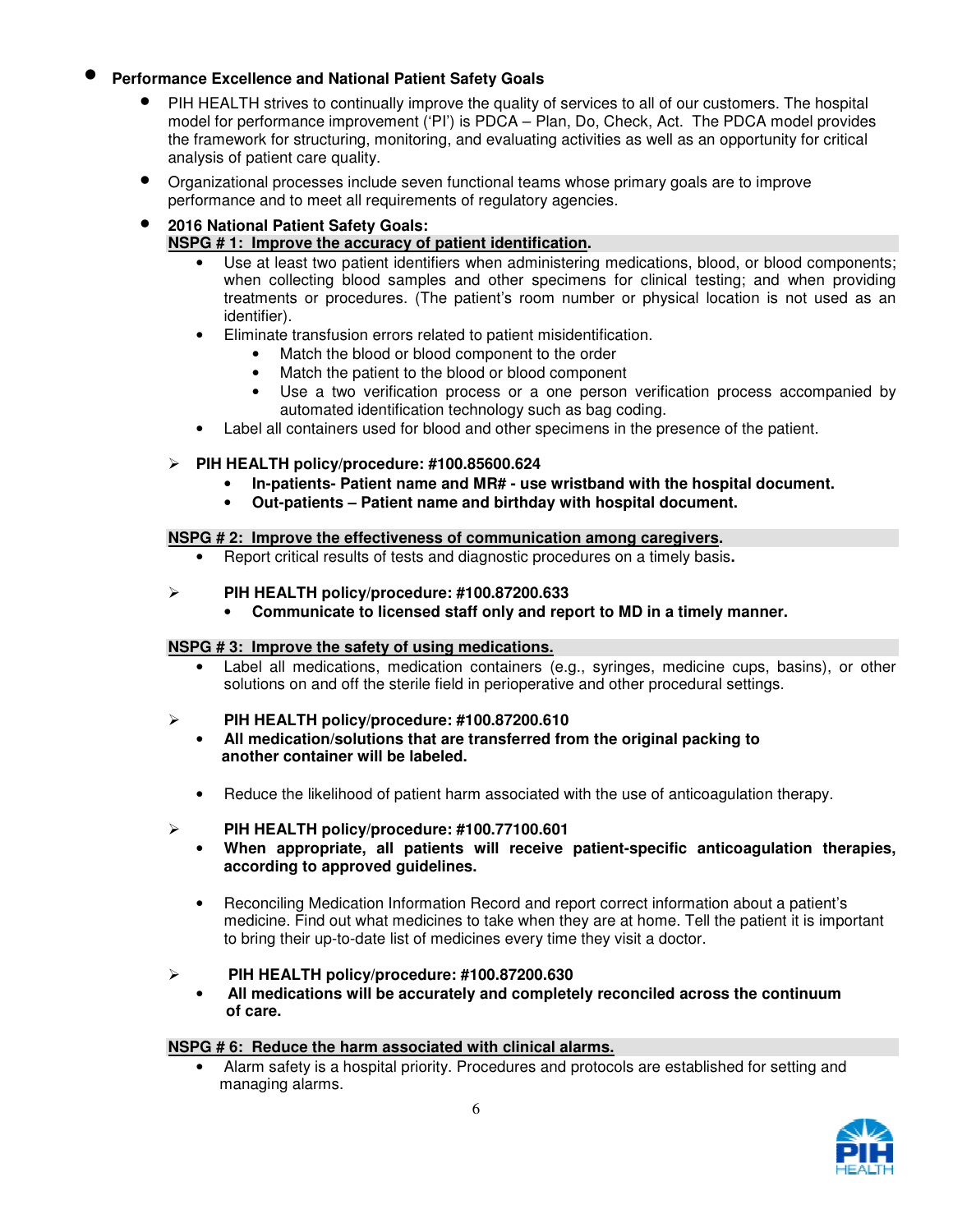#### **PIH HEALTH policy/procedure: #100.80000.634**

#### **NSPG # 7: Reduce the risk of health care-acquired infections.**

- Comply with current Centers for Disease Control and Prevention (CDC) hand hygiene guidelines.
- **PIH HEALTH policy/procedure: #100.87500.614, #100.60700.603** 
	- **The choice of plain soap, antimicrobial soap, alcohol-based gel, or surgical hand scrub should be used based on the degree of hand contamination and procedure.**
	- **Implement evidence-based practices to prevent health care-associated infections due to multiple drug-resistance organisms**.
	- Employees involved in patient care are knowledgeable in recognizing and preventing infection.
- **PIH HEALTH policy/procedure: #100.87500.612, #100.87500.637, #100.87200.307** 
	- **All patients with a positive culture for MRSA, VRE, or other multi-drug resistant organisms will be placed in MDRO Precautions.** 
		- **PIH HEALTH uses evidence-based practices to prevent the following:** 
			- **Central line-associated bloodstream infections** 
				- **Surgical site infections**
			- **Indwelling catheter-associated urinary tract infections (CAUTI)**
- **PIH HEALTH policy/procedure #100.87200.630**

#### **NSPG#15: The organization identifies safety risks inherent in its patient population.**

- Upon admission, all patients will have an assessment by an RN to include physical, psychosocial, and emotional baseline assessment.
- Once the patient has been identified as suicidal, the Clinical Practice Guideline parameter must be added. The CPG includes the following:
	- Safety precaution checklist
	- Suicide observation tool
	- Patient/family educational tools
	- Suicidal patients will have a sitter assigned until no longer determined to be suicidal by a physician with the exception of the CCC.
- **PIH HEALTH policy/procedure: #100.87200.605** 
	- Encourage patients' involvement in their own care as a patient safety strategy.

### **PIH HEALTH policy/procedure: #100.87200.093.11**

- **All inpatients will have a skin assessment on admission, and once per shift and documented in the medical record.**
- Patients with any stage pressure ulcer or skin tear will have the Standardized Procedure for Pressure Ulcers and Skin Tears implemented. Quality Management should be notified of any hospital acquired pressure ulcer.

### **PIH HEALTH policy/procedure: #100.87200.619**

- **All inpatients are given information about patient safety via the patient safety brochure.**
- Patients and their families are encouraged to be involved with their care to help prevent errors. It can make a positive experience in their care.

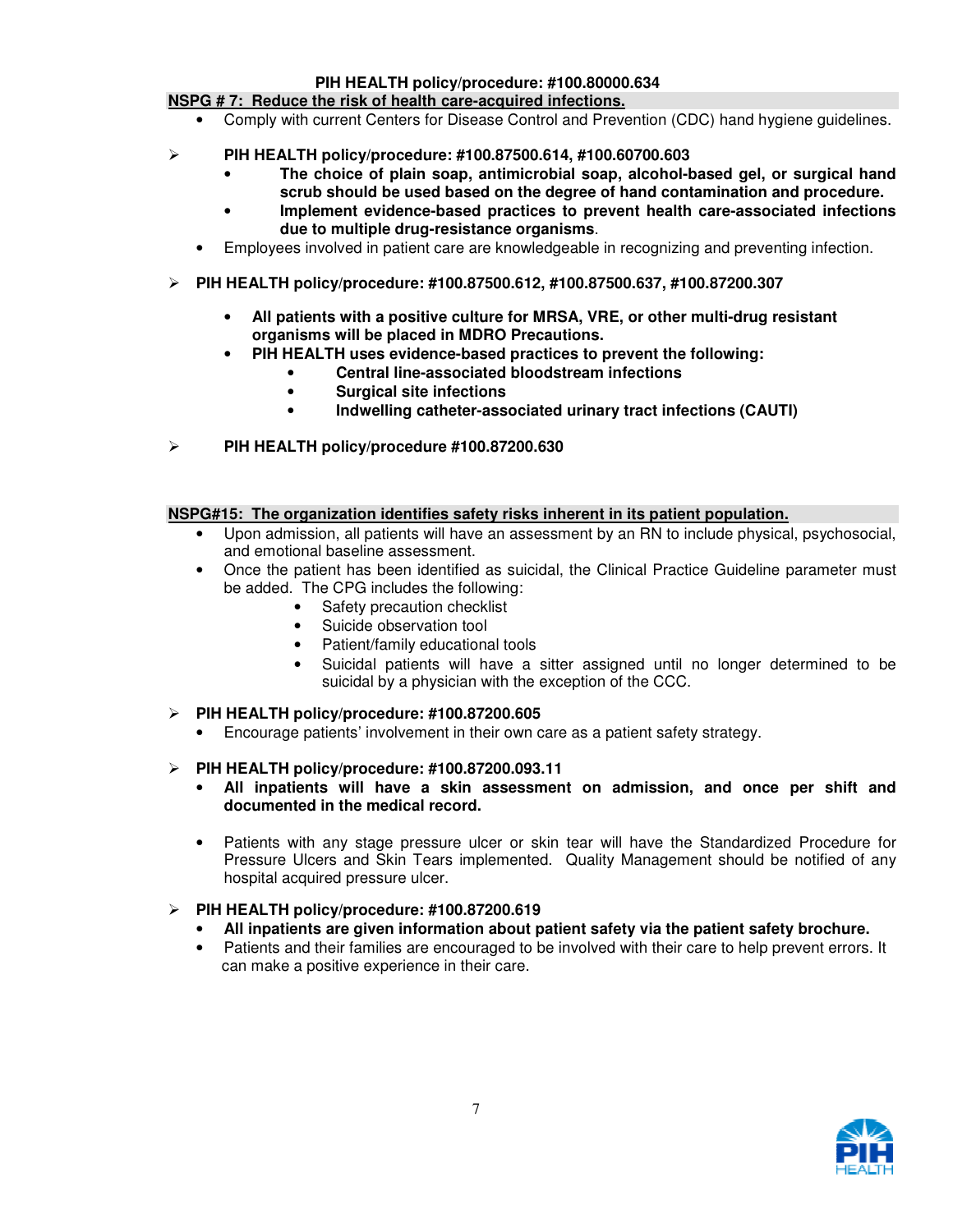#### • **Universal Protocol for Preventing Wrong Site, Wrong Procedure and Wrong Person**

- Conduct a pre-procedure verification. Purpose is to make sure all relevant documents and related information or equipment are present.
- Marking the procedure side/site. At a minimum, site is marked when there is more than one possible location for the procedure and when performing the procedure in a different location would negatively affect quality or safety.
- Conduct a time-out immediately before starting the procedure. Purpose of the time-out is to conduct a final assessment that the correct patient, site, and procedure are identified.

### **PIH HEALTH policy/procedure: #100.87200.706**

#### • **Environmental Safety Procedures**

- In the event of any code hospital personnel will respond appropriately.
- When "Code Pink"/"Code Purple" is announced all hospital staff will stop where they are at and monitor that area. Staff will stop and report any of the following to security immediately:
	- Suspicious persons.
	- Persons with infant/children.
	- Persons with parcel or bags that are large enough to conceal an infant.
	- Stop and question anyone suspicious. If uncooperative, do not stop them, but follow them to the car and get the license plate number if possible and notify security. In addition provide a detailed description of the individual: height, weight, and color hair, eyes, clothing age, any distinguishing marks or features.
	- In the event of Code Pink/Purple: all hospital personnel will respond to all Code Pink / Purple announcements and stop the flow of traffic throughout the facility and at all entry/exit doors until the "All Clear" has been announced by COMMUNICATIONS (CBX)

### **PIH HEALTH policy/procedure #84200.704**

### • **Emergency Codes**:

- Code Red Fire
	- Code Blue **Medical Emergency Adult**
- PALS Code Blue Medical Emergency Pediatric
	- Code White **Medical Emergency Neonate/Infant**
- **Code Pink Infant Abduction**
- Code Purple Child Abduction
- Code Yellow Bomb Threat
- 
- Code Gray Combative Person
- Code Silver **Person with a Weapon / Hostage Situation**
- Code Orange **Hazardous Material Spill / Release**
- Code Green Evacuation (Precautionary)
- Code Green STAT Evacuation (Crisis)
- Code Triage Internal Internal Disaster
- Code Triage External External Disaster
- **Code Decon Patient Decontamination**
- Code Gold **Unannounced Survey**
- 
- Infant Rapid Response Team Infant (less than 28 day old) prevent cardiac arrest
- Pediatric Rapid Response Team Pediatric (29 days 13 years old) prevent cardiac Arrest
- Adult Rapid Response Team Adult Patient whose condition appears to be worsening
- Stroke Team Level 1 **Patient onset of stroke symptoms less than 8 hrs prior**
- Stroke Team Level 2 Patient onset of stroke symptoms more than 8 hrs prior
- Code Obstetric (OB) **OB Hemorrhage** 
	- - Code Hyperthermia Triggered by drugs commonly used in Anesthesia

### • **Electrical Safety**

In the event of power failure, utilize red outlets.

• Code STEMI **Impending heart attack patient arriving in the ED**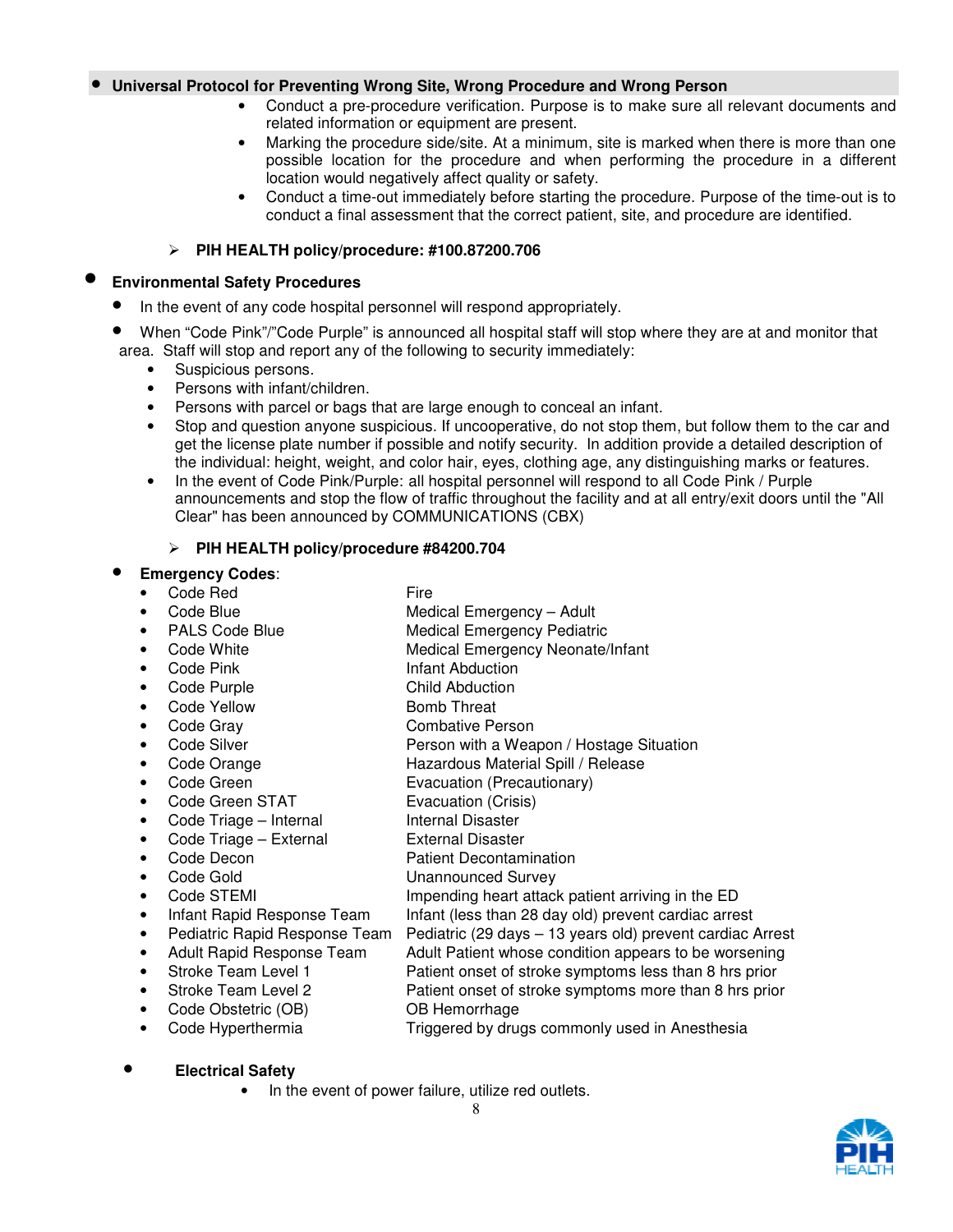- Only use extension cords provided by Maintenance or Biomedical Services.
- Do not use any equipment with worn or frayed cord. Report damage to supervisor.

### • **In Case of Fire**

- R Rescue anyone in danger
- A Alarm (pull nearest alarm, call 12999, and inform CBX)
- $C$  Contain fire by closing all doors
- $E -$  Extinguish fire if safe to do so, or evacuate if the order is given Know the location of fire alarms, extinguishers and emergency exits

### • **Medical Emergencies**

- In case of cardiopulmonary arrest, staff will respond as follows:
- Person discovering the arrest:
	- Evaluate the patient's needs.
	- Call for help (put on emergency call light if available), **do not leave the patient.**
	- Begin CPR. **Note time**
	- **Call 12999** and state, "Code Blue, room \_\_\_\_\_\_"
		- In CCC press button
		- In NICU, if Code Blue is on an adult, call 12999 and state, "Adult Code Blue, NICU"
- Staff responding to emergency:
	- Obtain crash cart and/or AED and bring to room of emergency at once
	- Continue CPR until team arrives
- Staff nurse:
	- Stay in room to provide information about the patient
	- If computer is not available in room, wheel computer on wheels (COW) into room
	- Assure notification of physician and family of patient status
	- Assist with compressions
	- Obtain extra supplies
- Rapid Response Team:
	- Our Rapid Response Team is comprised of specially trained individuals. The team is called and dispatched whenever a patient's condition appears to be worsening.
		- **Call 12999** and state, "Rapid Response Team, room
		- Rapid Response will be then contacted by Vocera.
		- Stroke Team:
			- Our Stroke Team is comprised of specially trained individuals. The Stroke Team is activated by the Emergency Department or the Rapid Response Team. If a RN suspects a stroke, the nurse should call the Rapid Response Team (see above), who will then initiate the Stroke Team if appropriate.

### • **Infection Prevention**

.

- Hand hygiene is the best way to prevent the spread of infections. Please wash hands before and after contact with patients, preparing food or medications, or when common sense dictates. Use soap, water and friction after bathroom activities or when hands are visibly soiled; otherwise waterless alcohol based hand sanitizers are acceptable.
- Please teach and practice respiratory etiquette: Cover all coughs and sneezes, then wash hands.
- Any patient equipment that goes patient to patient must be cleaned after each use (such as a stethoscope, gait belt, or BP cuff).
- Any equipment not used on a patient, such as a computer or Vocera should be cleaned by the user and as needed.

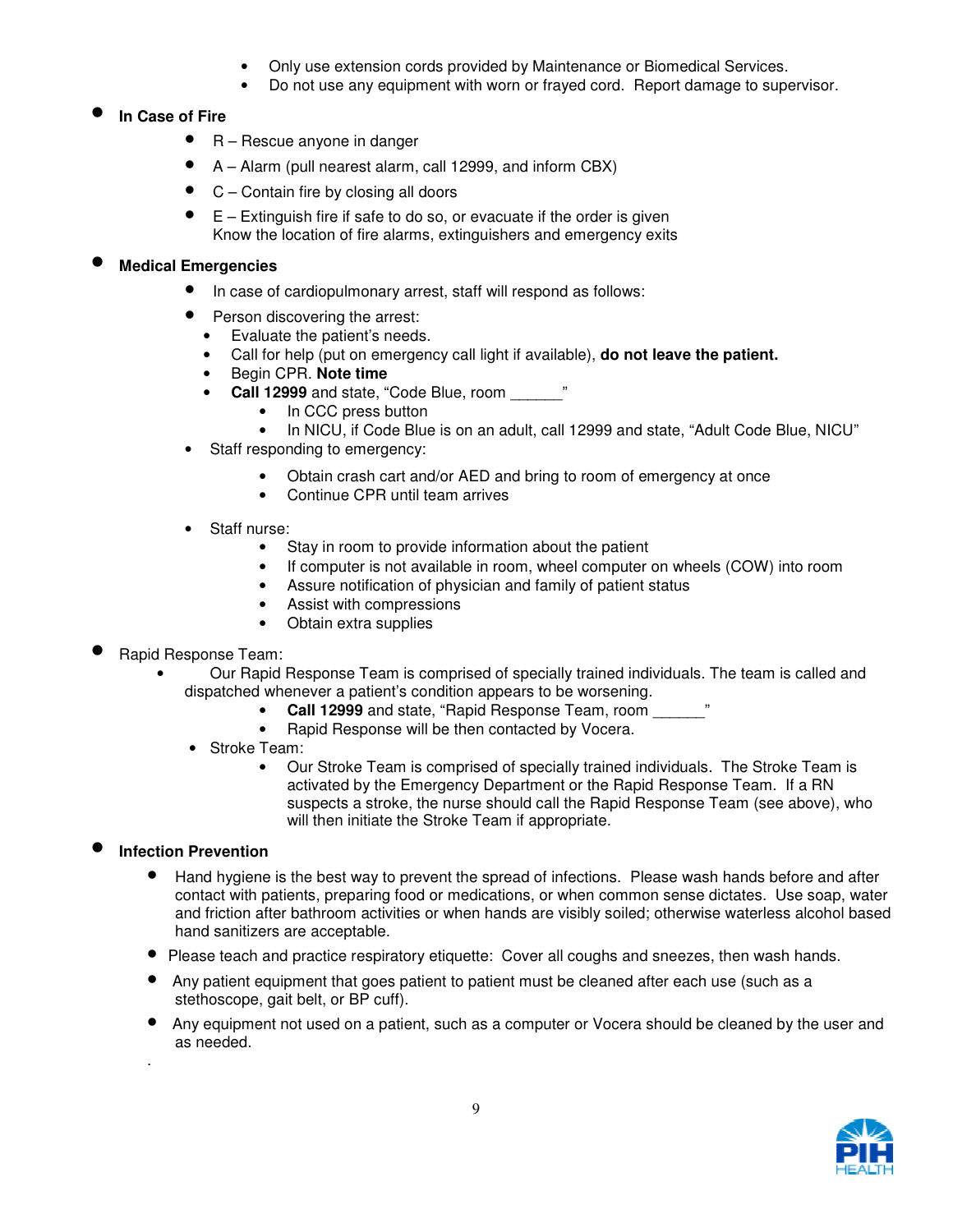- Patients with MRSA, VRE, CRKP, or any other identified resistant organism, whether colonized or infected, are placed on MDRO (Multi-Drug Resistant Organisms) precautions. Gowns and gloves are worn for contact with the patient or room environment.
- Personal Protective Equipment (PPE) includes gloves, gowns, masks, protective eyewear. Gloves are available in patient rooms and at nursing stations. Additional gloves, gowns and masks can be found in the isolation carts, anterooms, or in the clean supply rooms on each unit.
- Standard Precautions are used for all patients in all health care setting. Activity dictates protection. Gloves are worn to handle blood, body fluids, non-intact skin (rashes, lesions, cuts), mucus membranes and soiled surfaces. Face and clothing protection are worn if splashing is likely. Needles and sharps are disposed promptly by the user in special rigid containers. Safety devices are used with one hand eliminating the recapping of used needles. It is the responsibility of the health care worker to report unsafe practice.
- If you are exposed to blood or body fluids through sharp injury or splash, wash with soap and water immediately or flush (eyes) with tap water unless an eye wash station is in close proximity. Notify Supervisor or Department Manager. Seek medical help immediately through employee health/WorkCare or the emergency department after hours.
- Due to the increase in Pertussis in California, all employees are offered Tdap. All employees who care for infants in the health care setting should receive a Tdap booster.
- Please stay home when ill. If you have a fever, cannot control your sneezing or coughing, do not come to work. People who work when ill are more likely to make errors and spread infections to their coworkers. It is harder to replace you if sent home ill than if you call in ill.
- Maintain appropriate vaccinations (HBV, Tdap, Chickenpox, Flu.). Vaccines are safe, protect you and protect everyone you come into contact with. This is science, not a belief.
- Public Health department requires all staff, contract staff, and students to receive a flu vaccine every year or wear a mask when in patient care areas. Flu vaccine is available through Employee Health in Human Resources (Extension 12483).
- Please question the need for any invasive device daily and follow evidence based best practice. Remember, the first rule in health care is "to do no harm".
- The Infection Preventionists are available Monday Friday at x13718.. You may leave a voicemail or email us any concerns so we can assist you. On the PIH Intranet, under Quality Management, chose Infection Control to access information on numerous topics like Scabies, bedbugs, staph infections, and an alphabetical listing of diseases by the CDC for isolation guidelines.

|                                      | <b>YES</b>                            | <b>NO</b>                         |
|--------------------------------------|---------------------------------------|-----------------------------------|
| Is packaging damaged, torn, or       |                                       |                                   |
| contaminated with blood, etc.?       | <b>DISCARD</b>                        | <b>KEEP</b>                       |
| Has this supply touched patient or   | If this supply can't be wiped down,   | If this supply can be wiped down, |
| patient bed?                         | <b>DISCARD</b> (or give to pt/family) | <b>KEEP</b>                       |
| Has this supply been kept in drawer  | <b>KEEP</b>                           | If this supply can be wiped down, |
| duration of patient's stay?          | No need to wipe down                  | <b>KEEP</b>                       |
|                                      |                                       | If not, DISCARD                   |
| Is patient on isolation precautions? | Follow the questions above at         | Follow the questions above.       |
|                                      | discharge. Supplies & equipment       |                                   |
|                                      | should stay in room.                  |                                   |

• **When a patient is discharged, do I have to throw away supplies?**

Always clean properly before returning to clean storage or supply area using hospital approved disinfectant.

### • **Highly Contagious Disease Plan**

- A Code Triage Watch will be initiated for emerging Highly Contagious Diseases.
- Ebola is an example of a highly contagious disease.
- The purpose of preparedness plan is to:

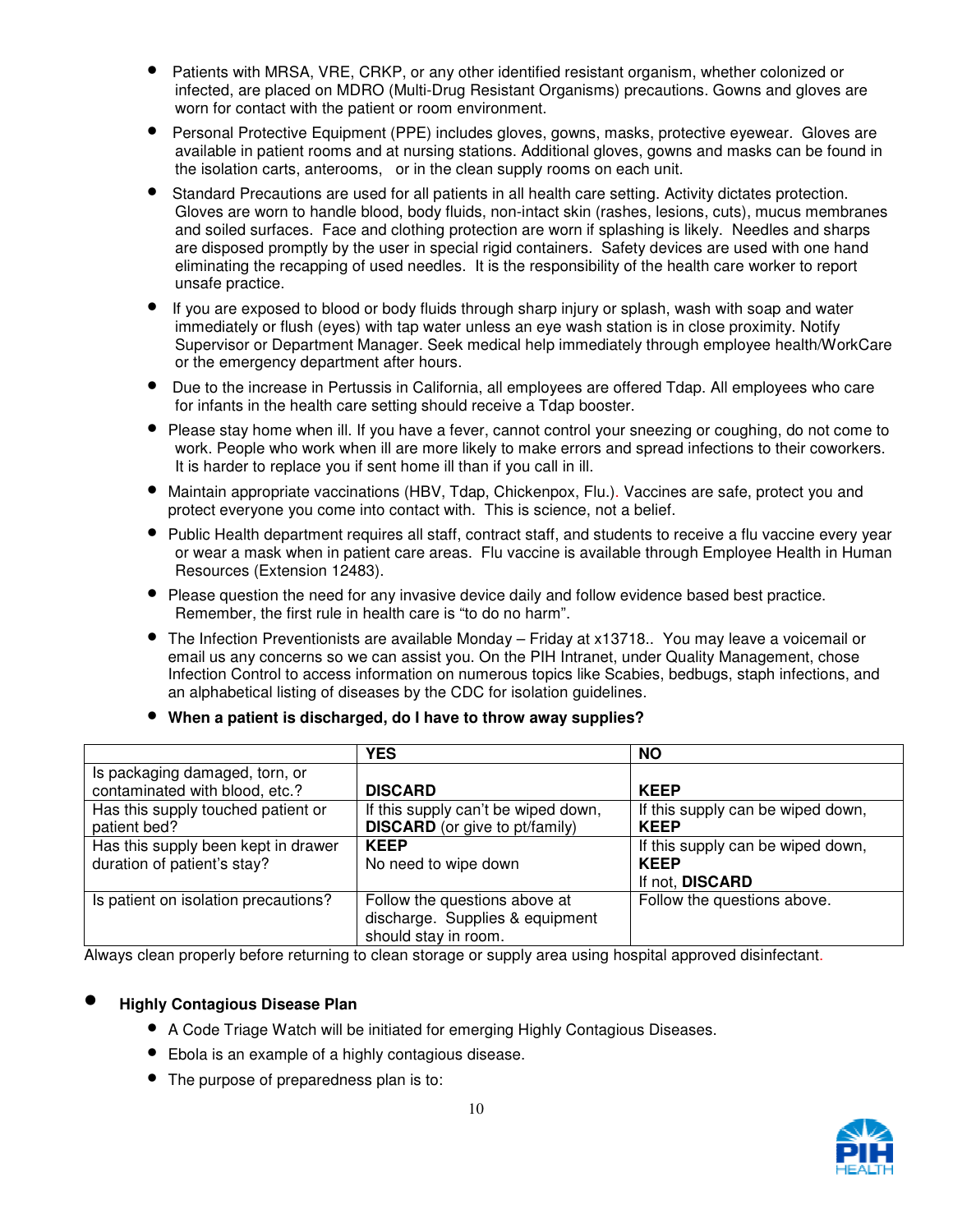- Minimize/eliminate employee exposure by implementing a range of exposure control measures.
- Be prepared to care for a patient with a highly contagious disease.

• PIH Health has a comprehensive plan that includes: a detailed **preparedness plan** that provides for rapid screening, medical management of identified patients, notification, stabilization and transfer of identified patient to designated receiving center and safety for patients and staff. Our preparedness plan also includes specific plans regarding communication; supply inventory and management; education and training, incorporation of local and county plans, and plans to manage patient flow.

### • **Fall Prevention and Management PIH HEALTH policy/procedure #100.87200.609**

- All patients are considered to be at risk for falls based on being in an unfamiliar environment.
- Patients will be assessed for fall risk on admission, at a minimum of once every shift and with any change in patient's condition.
- Upon admission, ALL patients will receive an education handout on Fall Prevention, and staff will reeducate as needed.
- Patients will be scored at one of three levels using the John Hopkins Fall Assessment:
	- Universal
	- Moderate
	- High
- After the patient has been assessed for fall risk, the appropriate interventions will be implemented based on risk level
	- Universal Fall Precautions (score <6) will receive the following:
		- Bed in lowest position, wheels locked
			- Call light and personal items within close proximity
			- Intentional rounding/toileting schedule
		- Anti-skid footwear (gray/blue)
		- Side rails up at a minimum x2
		- Trained PIH HEALTH staff and students will use the gait belt if patient requires assistance with mobility.
	- Moderate Fall Risk (score 6-13) will receive the following:
		- Bed in lowest position, wheels locked
		- Call light and personal items within close proximity
		- Intentional rounding/toileting schedule
		- Anti-skid footwear (RED)
		- Side rails up at a minimum x3 (minimum of x2 for LDRP only)
		- Yellow "Fall Precaution" wristband
		- Fall Precaution magnet at door frame
		- Trained PIH HEALTH staff and students will use the gait belt for ALL mobility.
		- Patient must be "within arms' reach" during ambulation, toileting and transfers.
	- High Fall Risk (score >13) will receive the same interventions as Moderate Fall Risk plus the following:
		- Develop individualized toilet plan when necessary, may require more frequent rounding
		- Consider use of restraint(s), if clinical justification met
		- Consider sitter
- Family members will not be used as a preventative measure for patients that are at risk for falling.
	- The following will be documented in the medical record:
		- Assessment for fall risk
		- Patient/family education
		- Fall prevention interventions implemented
- EVERYONE is responsible for identifying and responding to situations that could potentially lead to a fall.
- Patient Fall Prevention video on Channel 53.

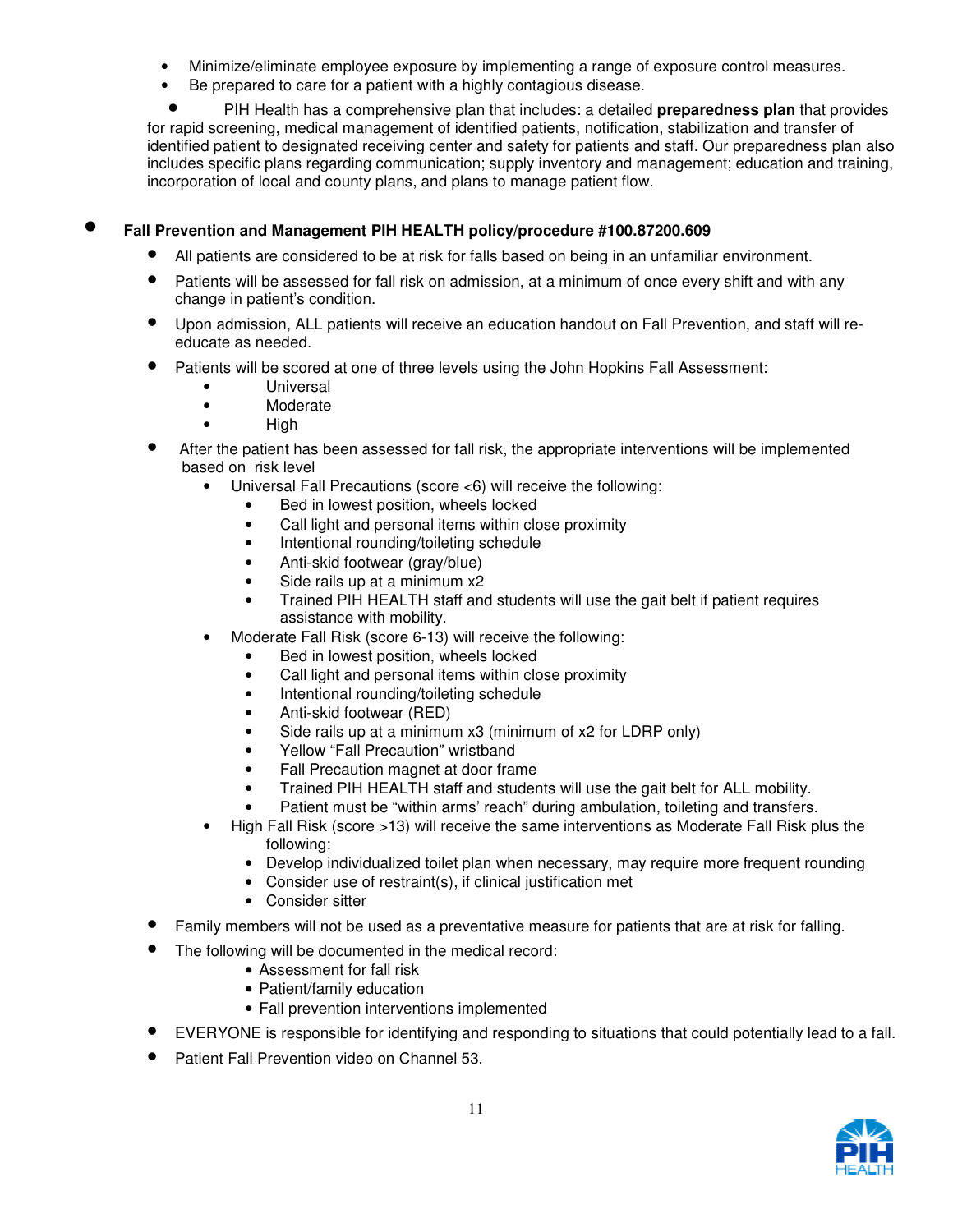Guidelines for viewing on admission, recent fall, increasing level on Johns Hopkins scale, arrival to unit, orienting patient to room, post-operatively, and whenever caregivers enter the patient's room.

### • **Abuse Reporting Requirements PIH HEALTH policy/procedure #83600.604 and #83600.606**

- All healthcare workers are mandated abuse reporters. Here's what you need to know.
- **Child Abuse/Neglect** Section 11166 of the Penal Code requires that any child care custodian, health practitioner, or employee of a child protective agency who has knowledge of or observes a child (in his or her professional capacity or within the scope of his or her employment) whom he or she knows or reasonably suspects has been the victim of child abuse must report the known or suspected instance of child abuse of a child to a protective agency immediately or as soon as practically possible by telephone and to prepare and send a written report thereof within 36 hours of receiving the information about the incident. Report suspicions of child abuse to the Department of Children & Family Services at their 24 hour Hotline: Los Angeles County: (800) 540-4000 or on-line at https://mandreptla.org/. Orange County: (800)207-4464.
- **Elder and Dependent Adult Abuse** Section 15360 of the Welfare and Institutions Code requires that care custodian, health practitioners, employee of adult protective services agencies, or local law enforcement agencies who (in their professional capacity or within the scope of their employment observe evidence of or have been told by an elder or dependent adult that he or she is a victim of physical abuse, abandonment, isolation, financial abuse, and/or neglect must report this to county adult protective services or local law enforcement agency immediately, or as soon as possible, by telephone with a written report submitted within two (2) working days Elders are defined as person's 65 years or older and dependent adults are defined as persons between the ages of 18 and 64 whose physical or mental limitations restrict their ability to care for themselves. Report Elder and Dependent Abuse by calling: LA County: (877)477-3646 or on-line at http://css.lacounty.gov . Orange County: (800) 451- 5155.
- For persons in board & care facilities and assisted living facilities, staff members need to contact the Long Term Care Ombudsman **and** Community Care Licensing. LA County Regional Long Term Care Ombudsman (562) 925-2346 **and** Community Care Licensing (323) 980-4935; Orange County, Long Term Care Ombudsman (714) 479-0107 or (800) 300-6222 **and** Community Care Licensing (714) 703- 2840.
- **Domestic Violence/Duty to Report Injury** Section 15360 of the Welfare and Institutions Code requires that care custodian, health practitioners, employee of adult protective services agencies, or local law enforcement agencies who (in their professional capacity or within the scope of their employment observe evidence of or have been told by an elder or dependent adult that he or she is a victim of physical abuse, abandonment, isolation, financial abuse, and/or neglect must report this to county adult protective services or local law enforcement agency immediately, or as soon as possible, by telephone with a written report submitted within two (2) working days Elders are defined as person's 65 years or older and dependent adults are defined as persons between the ages of 18 and 64 whose physical or mental limitations restrict their ability to care for themselves.

Report Elder and Dependent Abuse by calling: **LA County:** (877)477-3646 or on-line at http://css.lacounty.gov . Orange County: (800) 451-5155.

For persons in long-term care facilities, staff members need to contact the Long Term Care Ombudsman **and** the Dept. of Public Health to make the report: LA County Regional Long Term Care Ombudsman Office (562) 925-2346 **and** LA County Dept. of Public Health (626) 569-3724; Orange County Long Term Care Ombudsman (714) 479-0107 or (800) 300-6222 **and** Dept of Public Health (714) 567-2906.

For persons in board & care facilities and assisted living facilities, staff members need to contact the Long Term Care Ombudsman **and** Community Care Licensing. LA County Regional Long Term Care Ombudsman (562) 925-2346 **and** Community Care Licensing (323) 980-4935. For Orange County, Long Term Care Ombudsman (714) 479-0107 or (800) 300-6222 **and** Community Care Licensing (714) 703- 2840.

• Section 11160 of the Penal Code **requires** health practitioners who, in their professional capacity or within their scope of employment, provide medical services for a physical condition to a patient whom

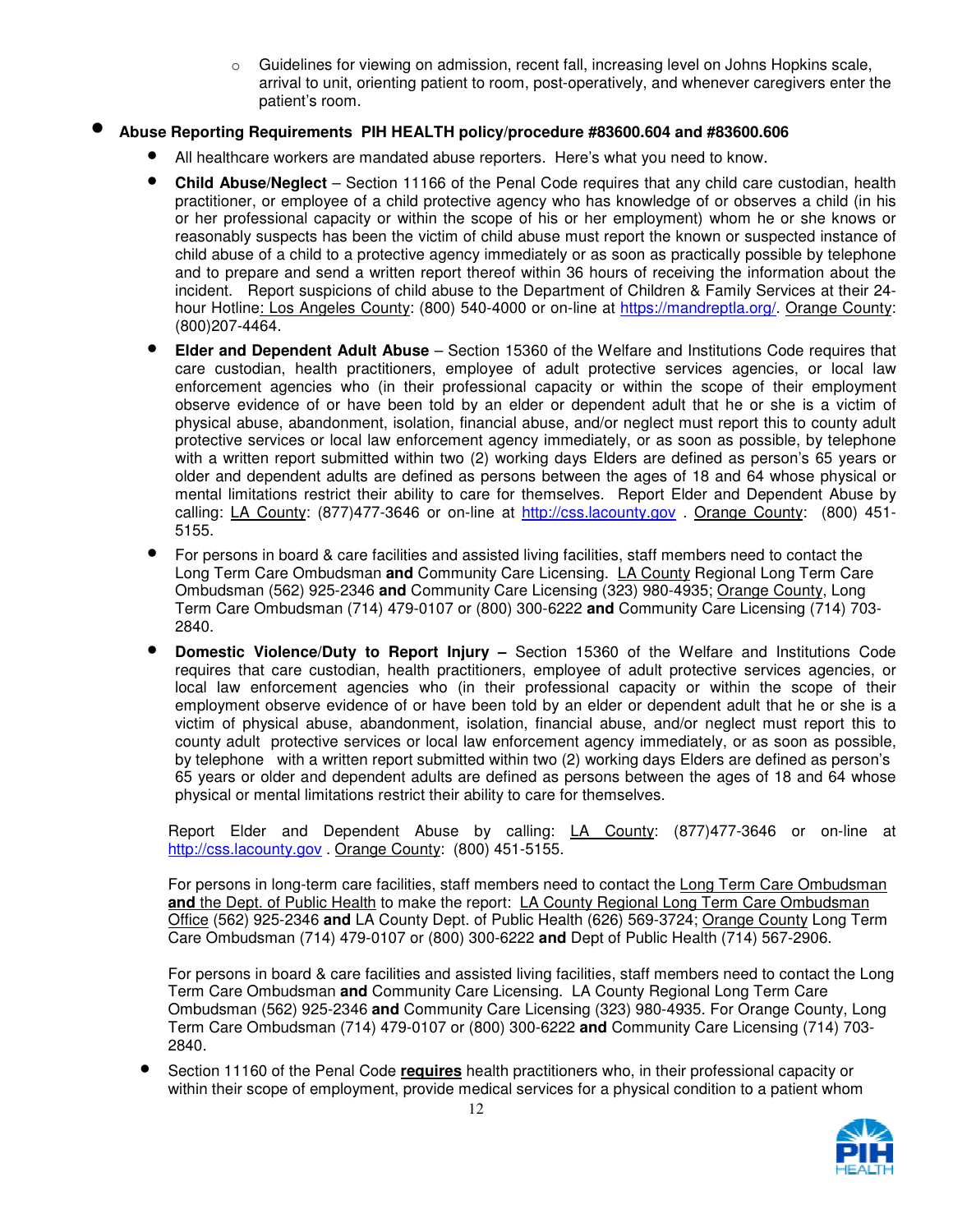they know or reasonable suspect has an injury that is the result of assaultive or abusive conduct must report this to the law enforcement agency where the incident occurred immediately and then submit a written report within two (2) working days. This stature is extremely broad. It includes **adults, children and other persons (including spouses).** Domestic abuse is reported to the local police department.

"Health practitioner" includes physicians and surgeons, psychiatrists, psychologists, dentists, residents, interns, podiatrists, chiropractors, licensed nurse, dental hygienists, optometrists, or any person who is licensed under Division 2 (commencing with Section 500) of the Business and Professions Code, as well as additional practitioners as defined in Section 11166 of the Penal Code Section 15632 of the Welfare and Institutions Code. Failure to comply with these laws is a misdemeanor, punishable by up to six (6) months in jail or by fine of one thousand dollars (\$1,000) or by both.

### • **Advance Directives PIHHEALTH policy/procedure#87200.628**

- o Advance healthcare directive (ADHC) or advance directive (AD) means either an individual healthcare instruction or a power of attorney for healthcare (Ca. Probate Code Section 4605). It is a legal document allowing a patient to document his or her desires concerning health care decisions, particularly decisions concerning end-of-life and/or to designate another person to make healthcare decisions when the patient is not able to make decisions for him or herself.
- o All adult patients on admission will be provided with the PIH Health advance health care directive brochure that outlines the patient's rights under the Patient Self Determination Act (PSDA). PIH Health will comply with state and federal statutes, regulations and court decisions regarding advance healthcare directives (ADHC).
- o The patient has the right to formulate an ADHC at any time or to review and modify the current ADHC. For detailed information please review the policy.

### • .**Chain of Command PIH HEALTH policy/procedure#86100.716**

- If a concern relates to patient care operations, the chain of command is as follows:
	- **Charge Nurse**
	- Care Center Coordinator/Shift Director/Supervisor
	- Care Center Administrator/Vice President/Administrator on Call
	- Chief Nursing Officer
	- President and Chief Executive Officer
	- Administrator on call, if after hours, weekends, or holidays.
- For concerns relating to physicians, the chain of command can be initiated by any manager or house supervisors, and is as follows:
	- Primary MD
	- Medical Director
	- Department Chair
	- President, Medical Staff
	- Senior Vice President and Chief Medical Officer
	- President and Chief Executive Officer
	- Administrator on call, if after hours, weekends, or holidays

### • **Reporting of Incidents**

- All incidents or events shall be reported electronically in a Remote Data Entry Form (RDE) in the MIDAS system shall be completed for any adverse event (Sentinel event or "28 Never" Adverse Event) or any event that is not consistent with the routine operation of the hospital or practices, such as, the routine care of patients or has the potential for accident, injury, illness or property damage or any incident that might result in a dispute or lawsuit (litigation).
- Employee or Volunteer injuries should not be documented in the MIDAS system timely and by the end of their shift/work hours.
- Any employee witnessing, discovering or being informed if an incident shall complete an RDE via the Midas system. This individual may be an employee or a volunteer, but not a physician. Once the incident is stabilized, (i.e. appropriate care has been initiated), the employee or volunteer should *immediately* notify his/her or the area supervisor and complete the RDE. When a serious incident occurs (e.g. serious

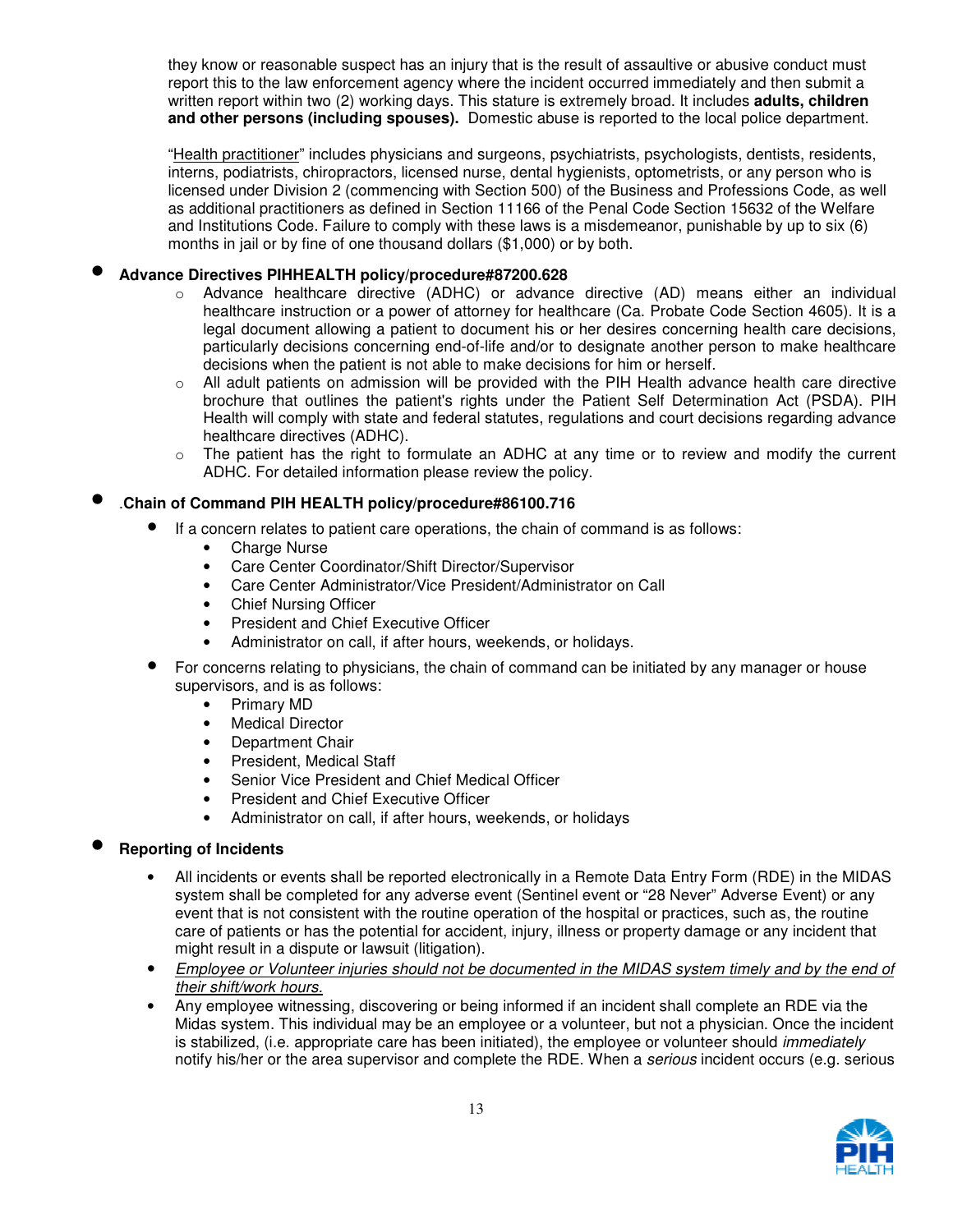injury to patient/visitor) the employee or volunteer shall *immediately* notify his/her or area supervisor and the Risk Management Department via telephone (extension 13592) then complete the RDE.

- The electronic RDE can be accessed through the PIH intranet>>Application Links>>Midas RDE. There are different categories that can be chosen depending on the incident and if it is a patient or non-patient related incident. Once the electronic form is filled out in entirety, it must be submitted. The report will be immediately routed to the appropriate department.
- Employees must refrain from discussing any incident with and/or in the presence of other employees, patients, physicians, visitors, or others outside the hospital.
- Electronic Incident Reports (RDE's) are confidential documents.

### • **Reporting of Injuries - HR Policy 86500.785**

• To report a workplace injury, notify your immediate supervisor promptly. In case of injury to yourself: Employees are responsible for immediately reporting any work-related injury or occupational illness they suffer regardless how minor, to their department manager or other person in charge of the working area. Failure to report an illness or injury may affect eligibility for benefits and may result in disciplinary actions.

### • **Reporting of Concerns (APR.09.02.01)**

• Per APR.09.02.01 of the Joint Commission for Accreditation of Healthcare Organization standards, any individual who provides care, treatment and services can report concerns about safety or the quality of care to The Joint Commission without retaliatory action from the hospital. Such concerns may be shared directly with the Joint Commission online at http://www.jointcommission.org/report a complaint.aspx or by e-mail at patientsafetyreport@jointcommission.org

### • **Population Specific Care**

- **Age Specific Care** In order to provide the best care to our patients, PIH HEALTH employees must understand that our patients have individual, age specific characteristics that may affect how they view illness and medical care.
	- Stage I (birth-1 year):
		- Child has basic needs (feeding, bathing, sucking, and affection).
		- If possible, parents should remain nearby to provide comfort to the child following painful procedures.
	- Stage II (1-3 years):
		- Child becoming more autonomous.
		- When possible, familiar routines should be maintained while the child in is the hospital.
	- Stage III (3-6 years):
		- Child becoming more imaginative and inquisitive about his/her surroundings.
		- Be careful to avoid causing feelings of guilt or punishment related to hospitalization.
		- Demonstrating procedure on a doll or stuffed animal may help to calm the child's fears.
	- Stage IV (6-12 years):
		- Child learning to reason, to think logically, and act according to rules.
		- An honest approach to describing procedures will help build and maintain trust.
		- Allow time for the child to talk about their frustrations or concerns.
	- Stage V (12-18 years):
		- Child may demonstrate increased desire for privacy.
		- Child may demonstrate increased concern about their physical appearance.
	- Stage VI (18-30 years):
		- Assess impact of emotional response to illness.
		- Encourage the patient to explore options and choices in response to illness.
	- Stage VII (30-60 years):
		- Allow the patient to participate in the plan of care to meet the goal of regaining health or adjusting to illness.
		- May have concerns about the effects of their hospitalization on family and career.
	- Stage VIII (60+ years):
		- Assess for any stresses related to independence affected by transitions and losses that may impact health and response to illness/hospitalization.

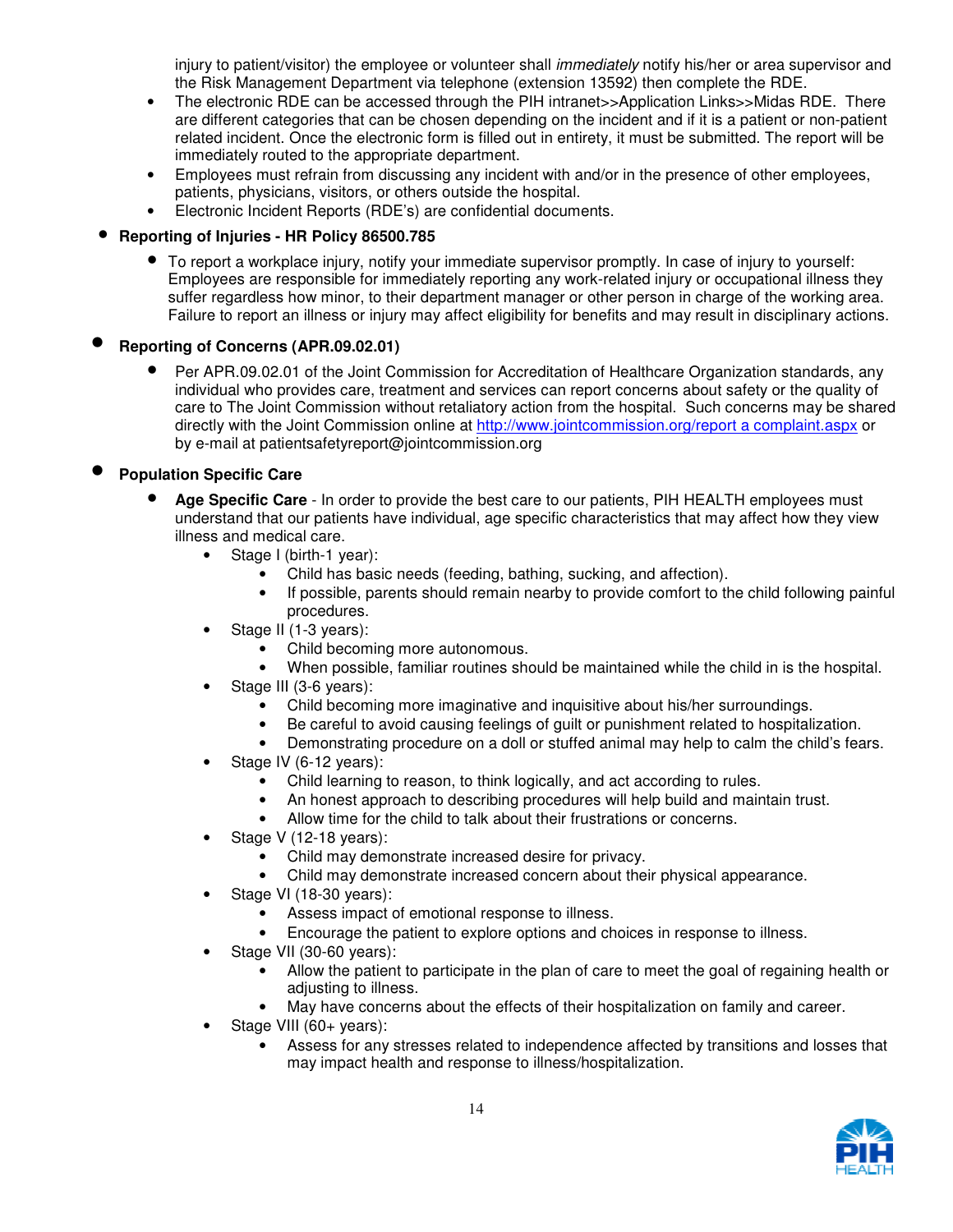- Include the older patient in the plan of care. Explanations should be given in a manner that respects the patient as a thoughtful, mature, and capable individual.
- **Cultural Diversity and Sensitivity** Culture affects how individuals deal with health and illness. In order to provide the best care, PIH HEALTH employees must understand that various cultures view illness and medical care differently. The following are ways to approach cultural competence:
	- **Awareness** 
		- Of one's own biases and preconceptions and how they may affect care and treatment of others.
		- Be aware that each patient or client we encounter also has their own viewpoint and way of looking at the world.
	- **Skills** 
		- Learn the skills to interact with people of various backgrounds.
		- Send/receive verbal/nonverbal messages accurately.
	- **Knowledge** 
		- Understand specific needs of cultural groups.
		- Know each person is an individual within their cultural group.
		- Many people are at least "bi-cultural", having adopted values from two or more cultures they live within.
	- **Encounters/Experience** 
		- Every time we work with someone from a different culture, we learn more.
		- Experience helps us to modify out perceptions.
	- **Desire** 
		- We must want to become culturally aware**.**
		- Our motivation is to give the best care to all our patients or clients.
	- **Tools in place to support client diversity:** 
		- Translator list available in Human Resources (extension 12483) and Nursing Administration (extension 12501).or on vocera saying the command ""(language needed) Translator" (e.g. Spanish Translator)
		- Telephone or video conferencing using Stratus and iPads located in communication, Nursing Office, and various locations throughout the hospital. This service also provides a sign language interpreter.
	- Obesity Disease Awareness and Sensitivity
		- Obesity is a complex, multifactorial chronic disease that develops from an interaction of genetics and environment. It involves social, behavioral, cultural, physiological, metabolic and genetic factors..
		- Obesity is defined as a body mass index (BMI) >30kg/m. The prevalence of obesity in the United Sates continues to rise dramatically .and there is a world epidemic of obesity.
			- More than 33% of adults in the US are obese (72 million)
			- More than 64% are overweight with a BMI>25kg/m
			- Medical complications include: Pulmonary disease, coronary heart disease, hypertension, stroke, diabetes, and more.
			- Direct costs of treating obesity and its complications are estimated at over \$100 billion per year in the US.
		- Many obese people report feeling discriminated again in their day-to-day lives. There may also be a weight bias in HealthCare. Reluctance to seek preventative care due to embarrassment, delaying or cancelling of appointments, and stigmatization by physicians and healthcare workers are all reasons contributing to weight biases. It is the responsibility of healthcare professions to examine their possible bias and to ensure empathetic care. Our role includes:
			- Care for both physical needs and emotional needs.
			- Provide support and encouragement, utilizing communication, listening skills, while conveying compassion and empathy
			- Provide adequate equipment.
			- Avoid making remarks about patient size.
			- Educate ourselves and others about the stigma of obesity, challenge negative attitudes.

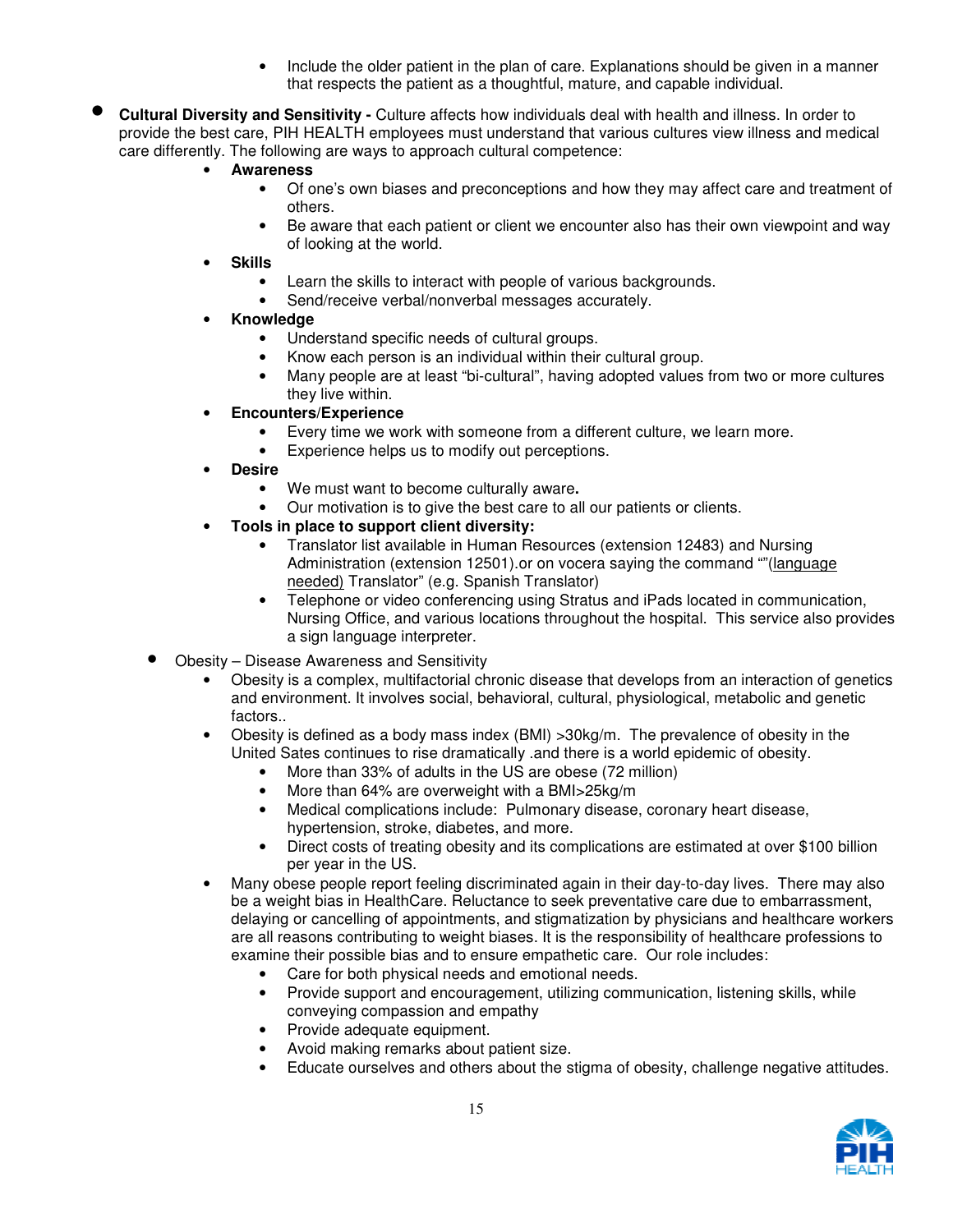### • **Team Building**

PIH HEALTH defines teamwork as a group of people working together to accomplish a shared purpose. The members of the group work together and are equally accountable to each other. Through teamwork we are able to tap into individual strengths and wisdom in order to reach a shared purpose. The result of good teamwork is greater quality due to collective wisdom, enhanced relationships, and increased trust and collaboration.

### • **Proper Waste Removal:**

- **Biohazardous Waste** includes: Blood spills; saturated or grossly soiled disposables such as gauze and gloves; containers, catheters and blood sets should be placed in a red bag.
- **Sharps** include: Needles, syringes, staples, and wires. Sharps should be placed in a sharps container.
- **Regular trash** includes: Empty IV bags; tubing without needles; food products and waste; and unused medical products and supplies. These are disposed of in a brown clear trash bag.
- **Pharmaceutical Waste** is defined as prescription and over-the-counter drugs that are damaged, contaminated or outdated, or a partial dose. Examples include: Controlled medication, partial tubes of creams or ointments, eye drops, partial bottles (glass) liquid medication, partial vials/amp of injectables, partial IV solutions/piggybacks with medications, tablets and capsules that cannot be reused. Place in Pharmaceutical Waste Container located on your unit.

### • **Hazardous Materials (Safety Data Sheets)**

- Information about all hazardous materials within the hospital may be accessed through the Dolphin RTK MSDS Solution link found on the intranet homepage in the application links section.
- If you have additional questions regarding hazardous materials, contact the Hazardous Materials Officer @ Extension 13022.
- If you have additional questions regarding hazardous materials, ask an employee how you can contact the Hazardous Materials Officer @ Extension 13022.

### • **Procedures for Medical Equipment Repair**

- Biomedical Engineering will have a technician respond to service calls in a timely fashion during normal working hours (Monday-Friday from 0700 to 1700, excluding holidays). After hours or holidays, telephone response time will be within a half-hour after the service call is placed. Departments requesting service must contact Biomedical Engineering at extension 12986.
- After hours: The department supervisor or designee shall make the decision as to whether a service call is necessary or if a repair can wait for normal working hours. After hours service calls are reported to Aramark Healthcare Technologies at (800) 272-3553.

### • **The Impaired Practitioner PIH HEALTH policy/procedure 100.87200.636 (physician), 100. 87200.617 (RN) and 100.86500.780 (Employees, Contract Staff, Students and Volunteers)**

- To assure safe medical management of patient care when a medical staff practitioner, allied health professional, nurse or any employee on duty is suspected to be under the influence of alcohol and/or drugs, the following steps should be taken:
	- For the impaired practitioner, any hospital staff member should report the incident immediately to their manager or shift supervisor, who in turn contacts the Chief Nursing Officer (CNO).
	- The CNO reports the incident to the Chief of Staff or Medical Executive Committee designee for appropriate action.
	- The incident will be reported to the Physician's Well Being Committee for department chair review, and recommendations will be sent to the Executive Committee.
	- For the impaired nurse or other employee, contract staff,or student
		- Notify unit manager or house supervisor and appropriate administrator if suspicious of impairment by drugs or alcohol.
		- Unit manager or house supervisor will assess and notify CNO and Human Resources Chief.
		- Employee will be escorted to ED for testing and a ride a home arranged.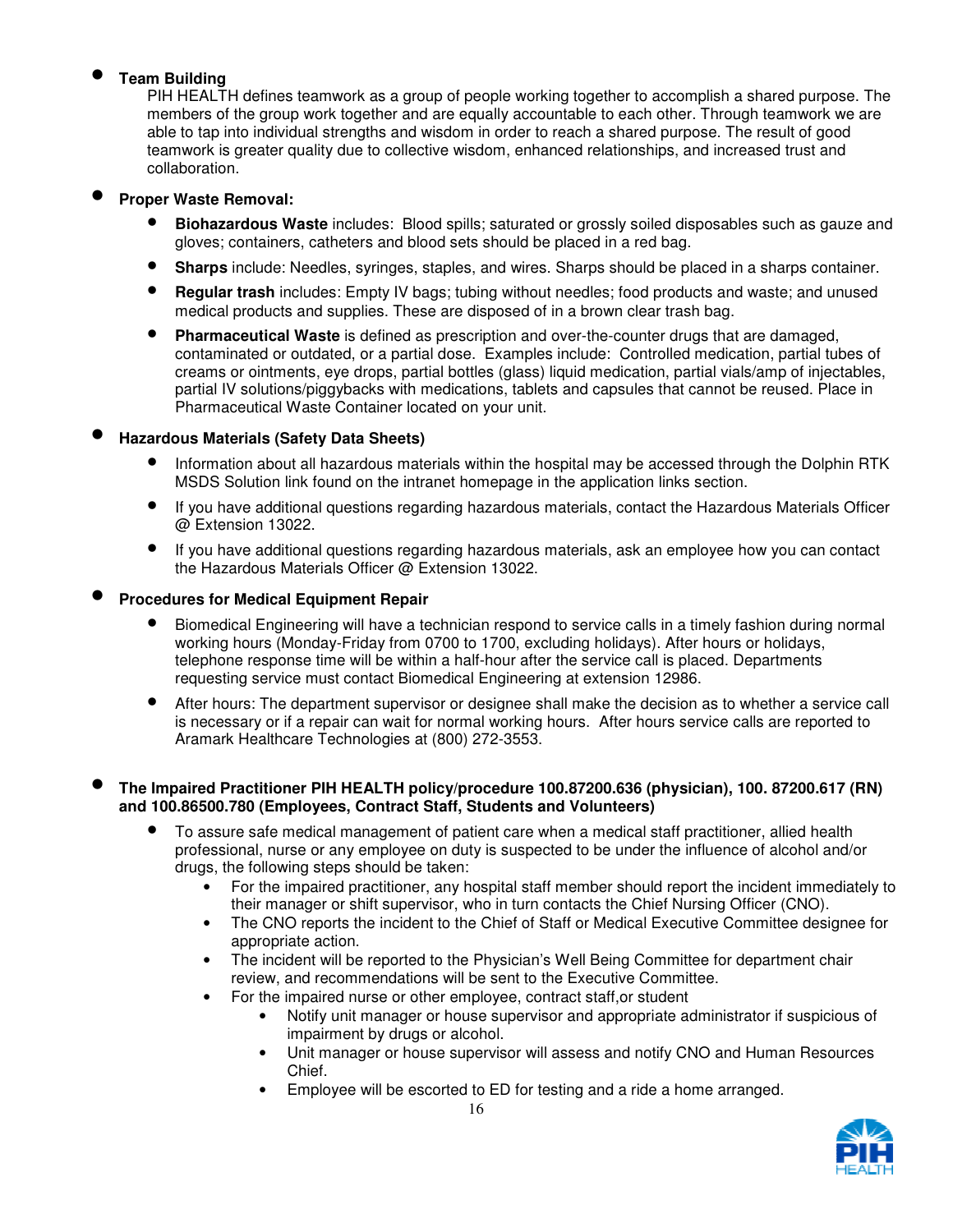- At risk criteria includes but is not limited to the following:
	- Observed use or possession of substance thought to be alcohol or drugs.
	- Reports from one or more sources considered reliable which allege that the employee has impaired functioning and/or the presence of alcohol or drugs in his/her body.
	- Indicators of impaired fitness for duty, such as
		- Slurred speech
		- Odor of alcohol
		- Disorientation
		- Lack of motor control
		- Unsteady gait
		- Unsafe actions
		- Erratic behavior

### • **Restraint PIH HEALTH policy/procedure #100.87200.604**

When restraints are necessary, such activity will be undertaken in a manner that protects the patient's health and safety and preserves his or her dignity, rights, and well-being. All attempts will be made to utilize the least restrictive interventions possible in the provision of patient care. Restraints may only be imposed to ensure the immediate physical safety of the patient, a staff member, or others, and must be discontinued at the earliest possible time. The use of restraint for coercion, discipline, convenience, staff retaliation, or based solely on the patients history of dangerous behavior is strictly prohibited.

### • **Definitions:**

- **Non-Violent/ Non-Self Destructive Restraints** –To address patient's medical care-related needs (safety) that are evidenced by non-violent or non-destructive behavior. Patient is attempting to pull out tubes, drains, or other lines / devices medically necessary for treatment, and is unable to comply with safety instructions.
- **Violent / Self-Destructive Restraints** Used for the management of violent or self-destructive behavior that jeopardizes the immediate physical safety of the patient, a staff member, or others. May only be used in accordance within specific time limitations. Patient is physically assaultive to others or is highly agitated and assaultive behavior is preeminent. Patient is physically harmful to self, i.e. attempting suicide, self- mutilation, hurting self.
- **Non-Violent / Non-Self Destructive Restraint Order:** Time frame for obtaining initial restraint order is as soon as possible, but no longer than 1 hour from initiation of restraint. Order to be obtained every 30 calendar days. **MD Assessment** of Non-Violent/Non-Self Destructive Restraints is within 24 hours from initiation of restraints.
- **Violent / Self-Destructive Restraints Order**: Time frame for obtaining initial restraint order is as soon as possible, but no longer than 1 hour from initiation of restraint. Order to be obtained every 4 hours for patients ages 18 years or older. Face to face assessment of Violent / Self Destructive Restraints is ASAP, but not longer than 1 hour from initiation of restraints (performed by MD, LIP, PA, or qualified RN).
- **Procedure:**
- Restraint devices are to be applied/ removed only by staff authorized, trained, and with the demonstrated competency to do so.
- Restraints will be applied / removed in accordance with manufacturer's instructions and used in a manner consistent with their intended purpose.
- Restraint devices are to be applied / removed in a manner that preserves the dignity, comfort, and wellbeing of the patient.
- Restraints will be secured to the bed-frame if being used while the patient is in bed.
- Restraints should never be tied to the mattress or side rails.
- Knots shall be tied so that they may be released quickly in the event of an emergency
- Restraints will be terminated at the earliest possible time regardless of the time length of the order.
- Staff cannot discontinue a restraint intervention, and then re-start it under the same order. This would constitute a PRN order. A "trial release" constitutes a PRN use of restraint, and therefore is not permitted.

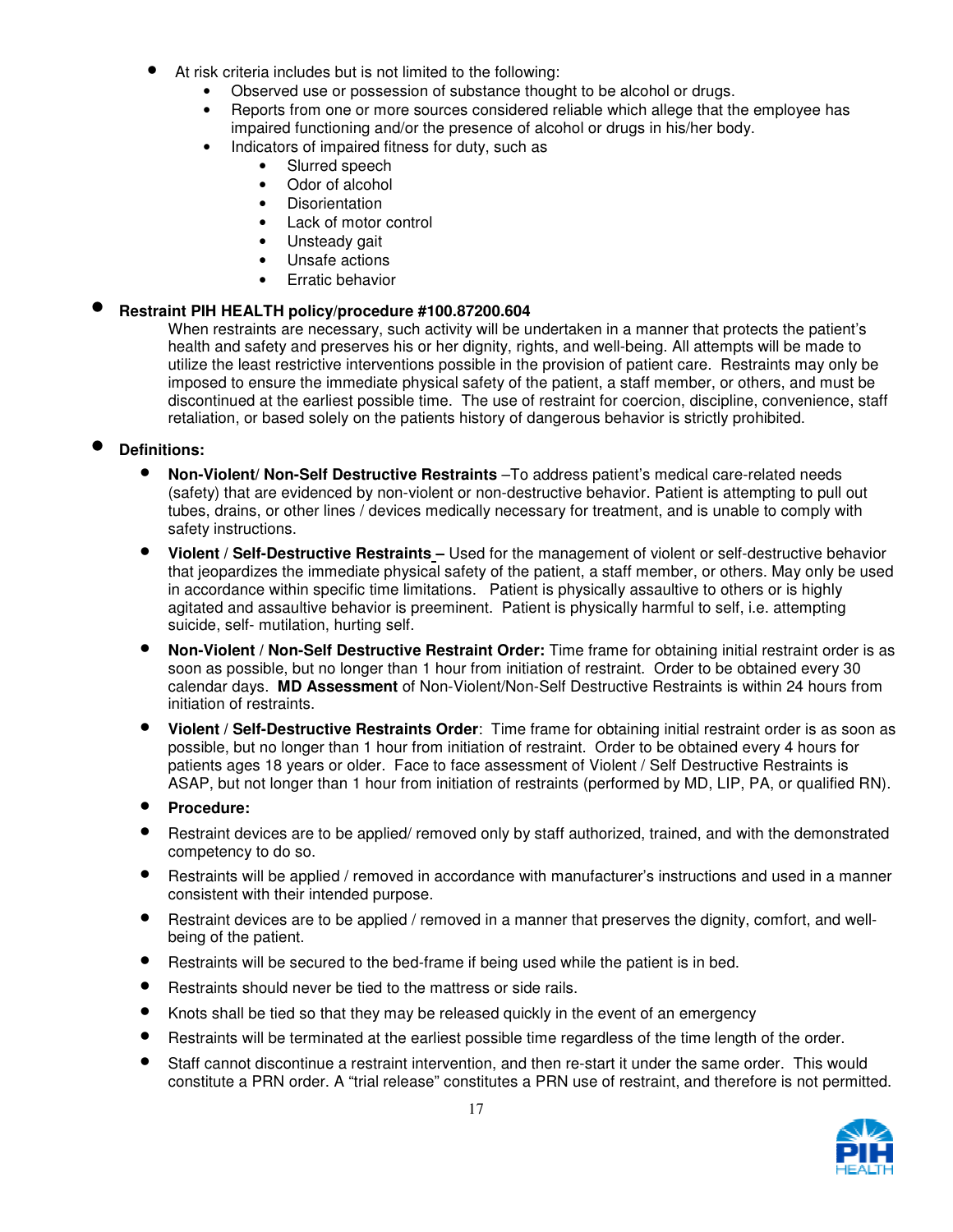• A temporary, directly supervised release, for the purpose of caring for patients needs is allowed (feeding etc.) As long as the patient remains under direct staff supervision their presence serves the same purpose as the restraint.

### • **Alternatives /Less Restrictive Measures:**

• Restraint may only be used when alternatives / less restrictive measures to such use have been considered and/or attempted as appropriate. Such alternatives may include, but are not limited to

- Re-orientation
- Transfer of patient for closer observation
- Time out
- Therapeutic conversation / active listening
- Bed Alarm
- Toileting program
- Comfort measures / pain relief
- Diversionary activities (TV, music, exercise, other)
- Contact family member / other to sit at bedside
- Cover exposed lines or tubes

### • **Monitoring and Assessment:**

- Patients will be monitored (assessed) to determine if the use of restraint continues to be safely applied, and if there is a need for an assessment of the patient to occur.
- Ongoing assessment is an evaluation of patients care needs.
- Frequency of assessment should be individualized to the patient with consideration of patient condition, cognitive status, risks associated with chosen intervention and other relevant factors. Minimally a patient should be assessed as follows,
	- **Non-Violent / Non Self-Destructive: RN assessment** every 2 hours to include,
		- Level of consciousness
		- Behavior / condition
		- Type of restraint / site
		- Circulation and range of motion of extremities
		- Nutrition and hydration
		- Hygiene and elimination
	- **Violent / Self-Destructive Restraints: RN assessment** every 30 minutes to include
		- Vital signs as clinically warranted
		- Level of consciousness
		- Behavior / condition
		- Type of restraint / site
		- Circulation and range of motion of extremities
		- Nutrition and hydration

### • **Criteria for Release:**

- **All criteria must be met** 
	- No longer exhibits behavior
	- Calm and in control
	- Follows directions to stop behavior
- **Documentation:** 
	- **1. Non-Violent / Non- Self-Destructive** 
		- **MD** to order the Non-violent in eMD
		- **RN** to document the rationale "for new orders only" when a new restraint order is placed.
			- **RN** to document the Restraint Assessment every 2 hours
		- **RN** to document on the Non-Violent Restraint parameter
	- **2. Violent / Self-Destructive** 
		- **MD** to order the Violent order in eMD
		- **RN** to document the Restraint Assessment as specified by patient age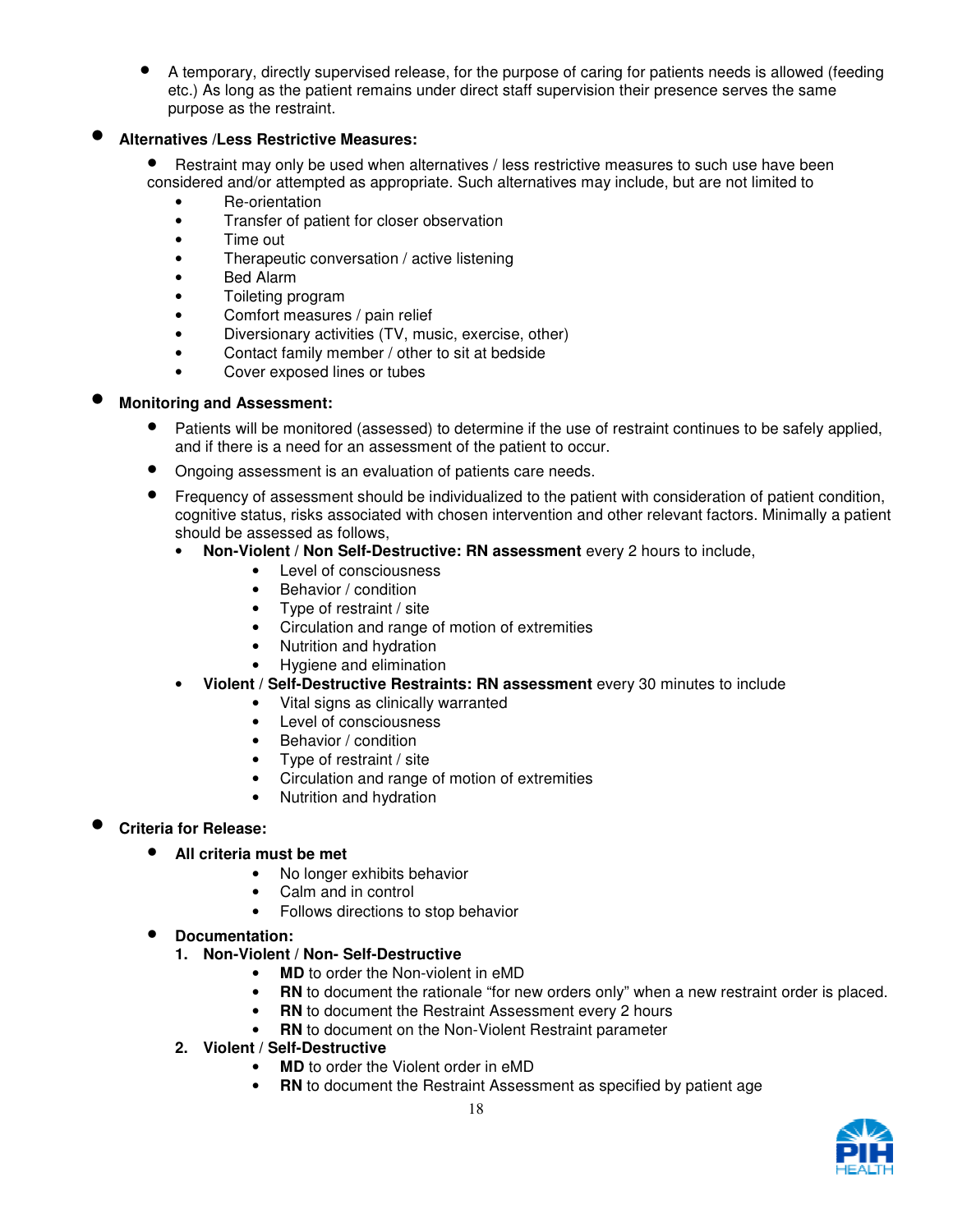- **RN** to document the rationale "for new orders only" when a new restraint order is placed.
- **RN** to document the Restraint Assessment every 2 hours
- RN **or CNA** to document Restraint Monitoring every 15 minutes
- **RN to** document on the Violent Restraint parameter
- **3. TCU Only Non-Violent Restraint Differences: Policy #100.69010.008** 
	- Only Non-Violent restraints are allowed
	- The duration of the restraints shall be in effect until the patient no longer meets criteria for the use of restraints based on the RN assessment
		- The RN assessment must be completed on a daily basis
		- The physician signature for the use of restraint must be obtained within 5 days.
		- The physician order will remain in effect for 30 days.
	- In an emergency situation, the least restrictive, yet effective restraints may be initiated by authorized and qualified staff, without a prior order by a LIP, based on an appropriate assessment of the patient. In this case an LIP must be contacted immediately thereafter for an order.
	- Monitoring / evaluation of the patient in restraints will be done by a licensed nurse. The licensed nurse will assess the patient upon initiation of the restraints and every shift thereafter for the following:
		- Signs of any injury associated with applying restraints
		- Level of consciousness
		- Behavior / condition
		- Type of restraint / site
		- Nutrition and hydration
		- Hygiene and elimination
		- Physical and psychological status and comfort
		- Readiness for discontinuing restraints
	- Residents with wrist restraints will be evaluated for circulation and range of motion of the extremities every 2 hours by a licensed nurse.
	- The resident or legal surrogate / representative may exercise the right to give permission to the use of restraints. The "Consent / Refusal –Restraints in the Transitional Care Unit" must be obtained prior to the application of restraints.
	- Each episode of restraint should contain a "Consent / Refusal Restraints in the Transitional Care Unit" signed by the legal representative within 5 days.
	- Termination of restraints should be done at the earliest possible time based on the daily RN assessment.

### • **Pain Management PIH HEALTH policy/procedure #100.87200.624**

- Patients have the right to effective pain management.
- If a patient complains to you about pain they are experiencing, notify a nurse immediately.

### • **Skin Care PIH HEALTH policy/procedure #100.87200.060**

There will be individualized patient care plan focused specifically on personal hygiene of the skin with evaluation of the individual patient's risk for skin injury. Please report identified skin concerns to RN caring for the patient.

### • **Color-Coded Wristband Standardization PIH HEALTH policy/procedure #87200.625**

- Color-Coded Wristbands are utilized to identify and communicate patient-specific risk factors or special needs. These risk factors or special needs must also be documented in the patient's medical record.
- The following represents the only color-coded wristbands used:
	- • **White** wristbands are used for patient identification. These may be applied by registration staff in accordance with hospital policy #85600.624
	- **Purple** wristbands are used to identify patient with a "Do Not Resuscitate" order. Purple Band will display DNR.
	- Red wristbands shall be used to identify patients with allergies. Red Band will display "Allergies" All allergies should be documented in the medical record.

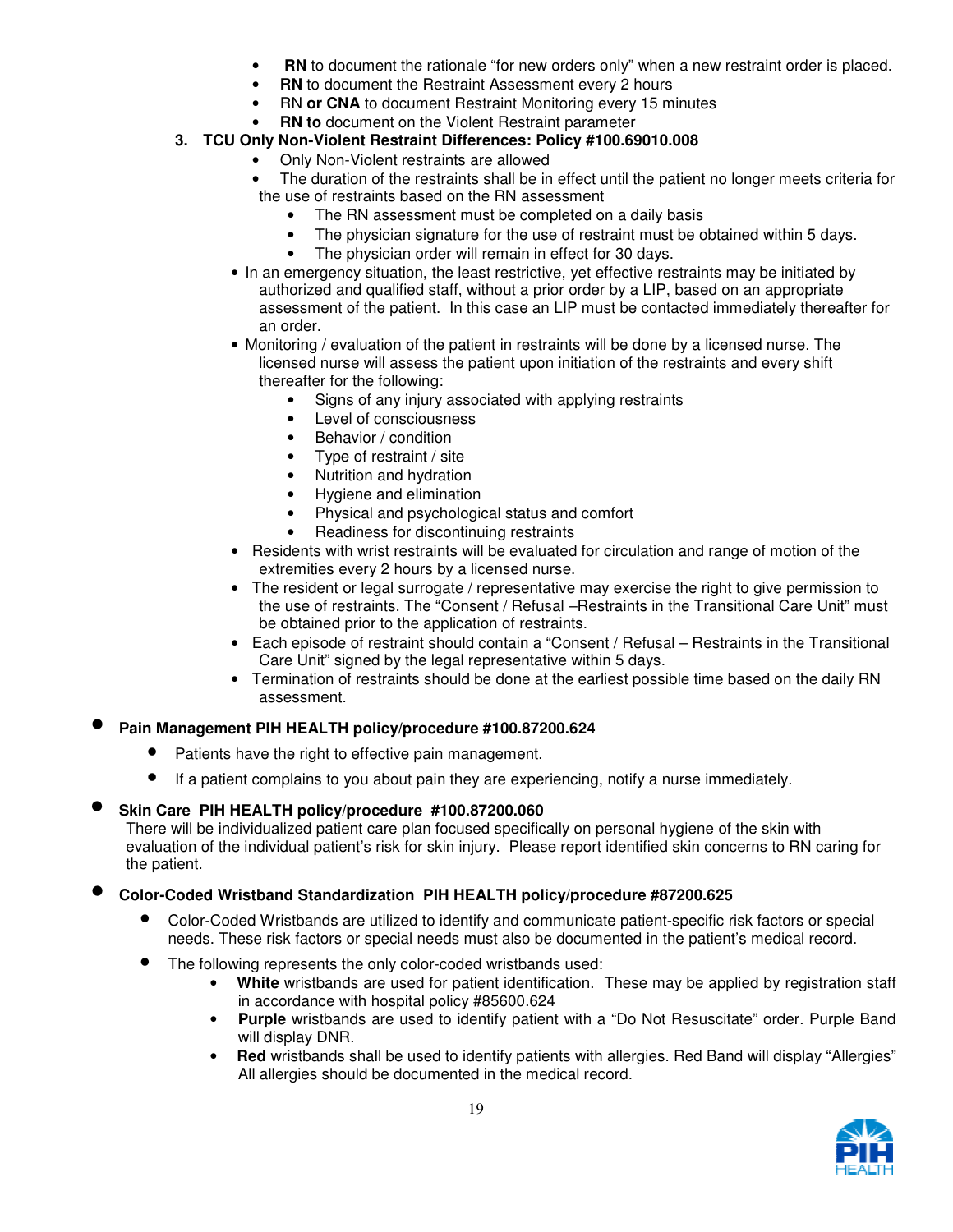- **Yellow** wristbands are used to identify patients at risk for falls. Yellow Band will display "Fall Risk".
- **Black** wristbands are used on patients where one of their extremities is not be used for blood pressure measurement or blood draws. Black band will display "Do Not Use this Extremity"
- **Blue** wristbands are used on patients who are admitted to the following area with a different account number: Acute Rehabilitation Center, Transitional Care Unit, the Infusion Center, Surgical Admitting Unit and outpatient testing / procedure areas. Policy 100.86500.624
- The patient's medical record documents that the color-coded wristband was applied.
- All color-coded wristbands shall be placed on the same wrist as the patient identification wristband.
- Color-coded wristbands may only be applied or removed by the licensed nurse conducting an assessment.
- Patient/Family Involvement and Education: When applying a color-coded wristband(s) to a patient, the nurse shall educate the patient and family member(s) about the meaning of the wristband(s).
	- Nurse will teach all patient and family members that the wristband is not to be removed, and to notify the nurse whenever a wristband has been removed and is not reapplied, or when a new band is applied and they have not been given an explanation as to the reason.
	- Staff should assist and encourage the patient and family member(s) to be active partners in the care provided and safety measures being used.
- If a wristband needs to be removed for a treatment or procedure, only a nurse may do so.
	- If a wristband needs to be removed for a treatment or procedure, risks will be reconfirmed, and a new wristband will immediately be applied.
- Hand-Off in Care:
	- Prior to invasive procedures the nurse shall reconfirm that the color-coded wristbands are consistent with the medical record documentation.
	- The nurse will also confirm this information as consistent with the knowledge of the patient, family members or other caregivers and what is in the patient's chart.
		- Errors are corrected immediately.
	- Color-coded wristbands are not removed at discharge.
		- For home discharges, patient is advised to remove the band at home.
		- For discharges to another facility, the wristbands are left intact as a safety alert during transfer.
- Patient Refusal: If the patient is mentally competent and refuses to wear the color-coded wristband, the patient will be advised of the benefits of wearing the color-coded wristband and the risks of not wearing the wristband including that it is an opportunity for the patient to participate in efforts to prevent errors.
	- The nurse will document patient refusals in the medical record, and the explanation provided by the patient.

### • **End of Life Care PIH HEALTH policy/procedure #87200.620**

- Staff members shall give respectful, responsive care to the dying patient in order to optimize the patient's comfort and dignity. Appropriate treatment for primary and secondary systems (as desired by the patient or surrogate) will be provided in order to respond to the psychosocial, emotional, and spiritual concerns of the patient and family.
- Manage pain aggressively: Pain medication should not be withheld due to inappropriate concern about respiratory depression or addiction. High doses of opiates may be used for palliation without concern of harm. Patients with orders for "No attempt at CPR" or "Modified attempt at CPR" on the medical record may be exempt per physician order from monitoring by continuous oximetry, being awakened to have sedation level assessed, and treatment for sedation and/or respiratory depression if being treated for pain with an opiate.
- Patients who are receiving End of Life Care will have a cherry blossom magnet on their door. Staff should use discretion when entering these rooms.
- Provide psychosocial support:
	- Allow the patient/significant others time to grieve.
- Provide for spiritual needs:

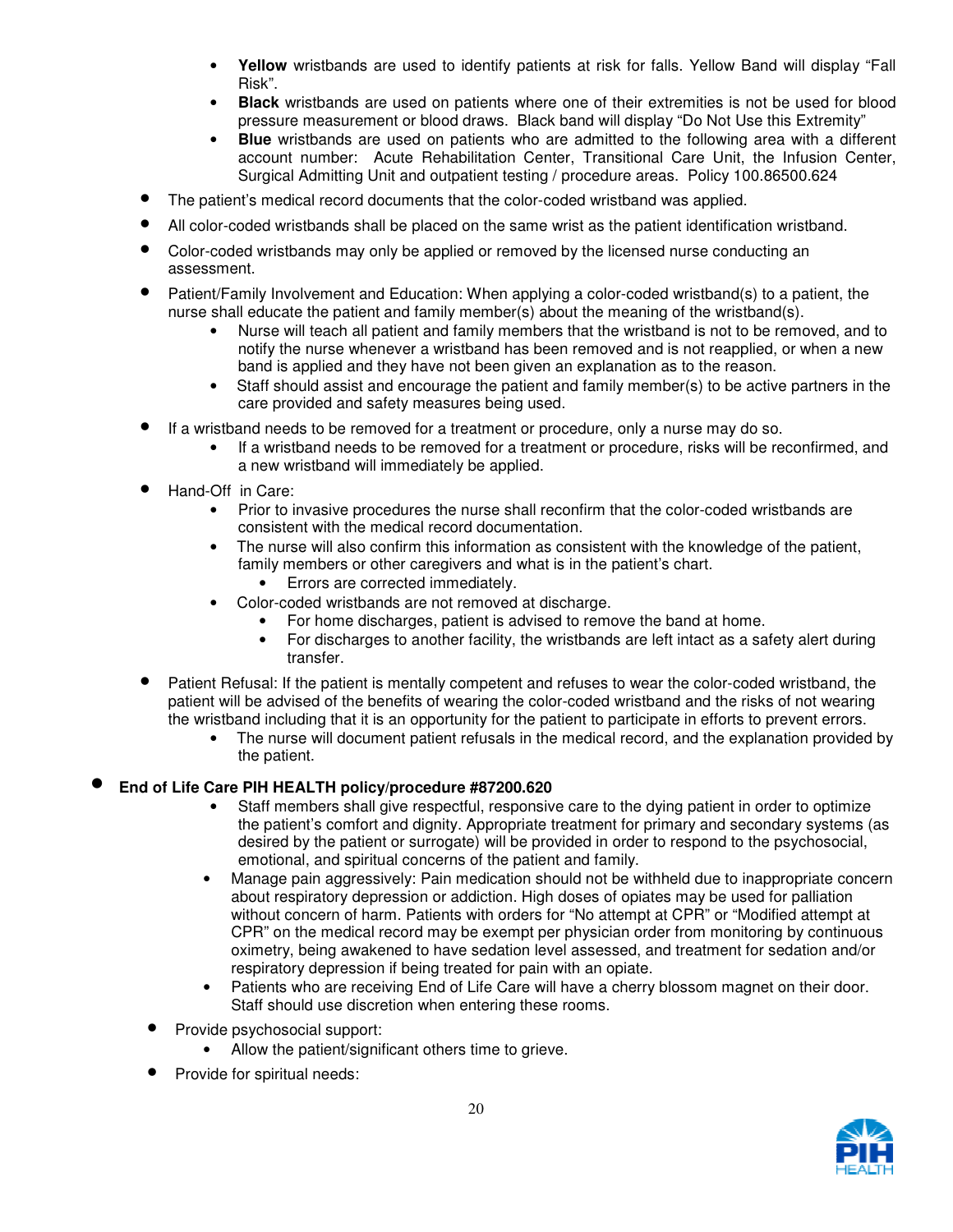- Contact PIH HEALTH Pastoral Care Services (extension 12500) if the patient/family requests.
- Assist patient/family in formulating an advanced directive as needed.
- Be aware of cultural concerns:
	- Consider cultural background when assessing needs.
	- Allow patient/family individual expressions.
- Address physiological needs:
	- Do bathing as needed for comfort.
	- Provide hygiene for comfort.
	- Assist with positions for comfort.
	- Allow family time and foods as desired.

## **PIH Health**

# **Health Insurance Portability and Accountability Act (HIPAA) - A Primer -**

# **Patient Privacy: It's everyone's job, not everyone's business!**

### **What is HIPAA?**

.

- $\triangleright$  HIPAA is the acronym for the Health Insurance Portability and Accountability Act of 1996
- $\triangleright$  Federal legislation that governs among other things the privacy and security of private health information (PHI) and a patient's rights to access their own health information
- $\triangleright$  Safeguards the confidentiality of protected health information (PHI) and protects the integrity of health data while allowing the free flow of information for the provision of healthcare... a.k.a. the Privacy Rule
- $\triangleright$  Addresses the required physical, technical and administrative safeguards that must be employed to protect the integrity, availability, and confidentiality of electronic health information... a.k.a. the Data Security Rule

### **Who must comply with HIPAA?**

- All "Covered Entities" must comply with the requirements of HIPAA
- $\triangleright$  A Covered Entity is defined as one of the following:
	- Healthcare provider
	- Health plan
	- Healthcare clearinghouse
	- PIH Health's Business Associate

### **How to Recognize PHI (Protected Health Information) - A 4-Point Checklist**

- 1. Protected health information (PHI) is past, present, or future health info collected by a covered entity from a patient that identifies the patient or can be used to reasonably identify the patient. There are several ways, other than the patient's name, that health information can identify a patient; here are some examples:
	- Social Security Number
	- Address, phone / fax #
	- Medical Record Number
	- Photo
	- Driver's License Number
	- E-mail address
	- Account/Health Plan ID Number
	- Date of Birth
	- NOTE: Sometimes one item of information alone won't identify a person, but a combination of items may give you a reasonable basis for linking PHI to a person. If it does, the health information is PHI.
- 2. PHI can be information we create or that we receive from another provider.
- 3. PHI can be written, verbal, faxed, emailed, or text messaged.
- 4. PHI can be written or printed on paper, displayed on a computer screen, or provided on some other media.
- 5. Generally speaking, prior to PHI being disclosed a patient must authorize the disclosure. However, PHI can be used and disclosed without patient authorization while treating a patient, obtaining payment for treatment services, or conducting healthcare operations associated with the treatment provided to the patient.

### **Patients' Rights under HIPAA - A 6-Point Checklist**

1. Patients must be given a copy of PIH Health's Notice of Patient Privacy Practices.

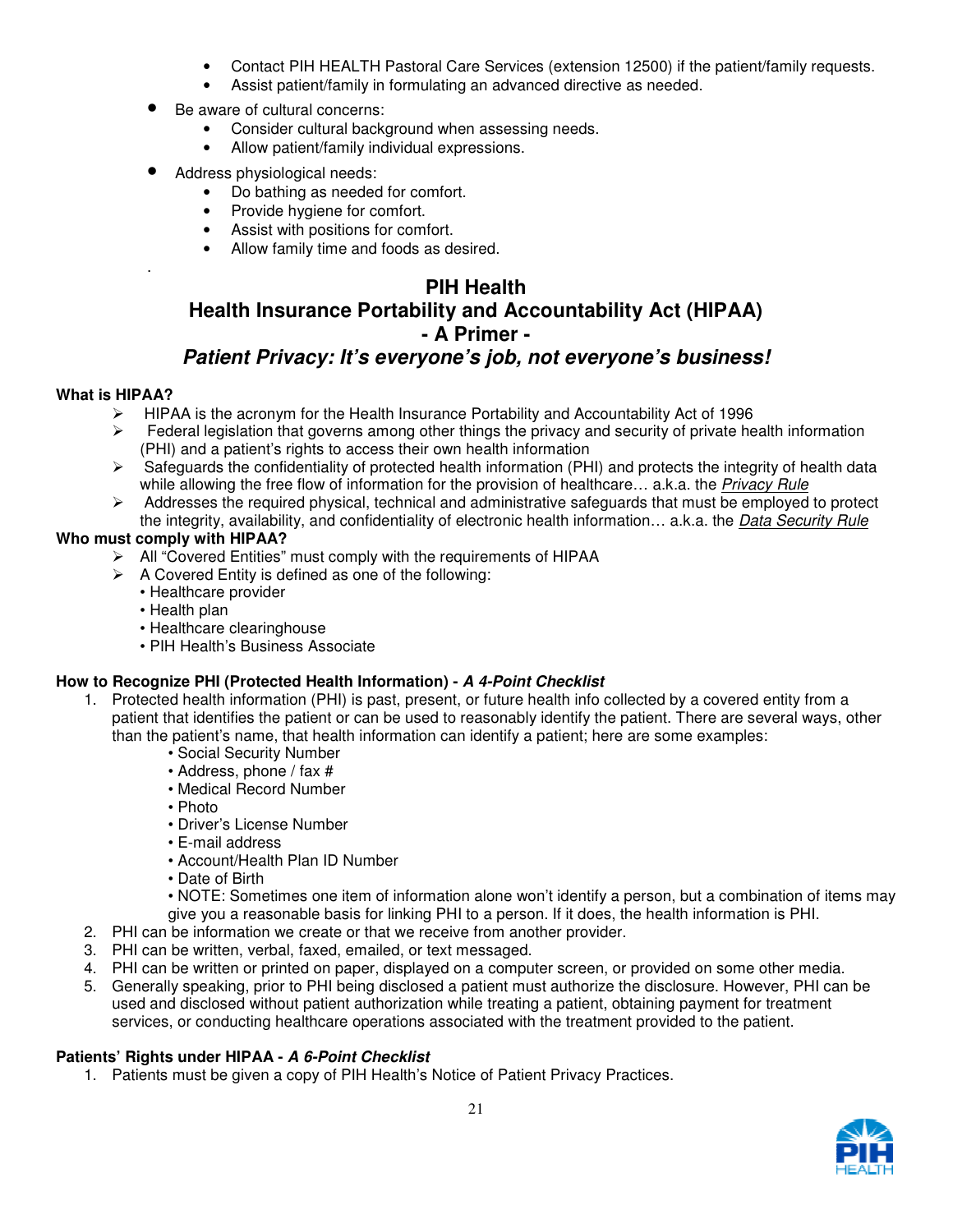- 2. Patients may ask us to restrict how we use or disclose their protected health information (PHI).
- 3. Patients may ask us to communicate their PHI by an alternative method or to an alternate location.
- 4. Patients may inspect and/or obtain a copy of their medical records or PHI that we maintain through PIH Health's Health Information Management (HIM) Department.
- 5. Patients may ask us to amend or correct their medical record and/or PHI that we maintain. The HIM Department will assist in accomplishing this.
- 6. Patients may request a list (an accounting) of when their PHI was used or released for reasons other than treatment, payment or healthcare operations.

### **Potential Consequences of Violating HIPAA - A 7-Point Checklist**

- 1. Civil penalties can range from \$100 to \$50,000 per violation. With a maximum penalty of \$1.5 million in a calendar year for all violations of the same requirements.
- 2. Criminal penalties of up to \$50,000, and a one-year jail sentence for knowingly releasing patient information in violation of HIPAA.
- 3. Gaining access to or release of patient information under false pretenses can result in a five-year sentence and a \$100,000 fine.
- 4. Releasing patient information with harmful intent or selling the information can lead to a ten-year prison sentence and a \$250,000 fine.
- 5. The hospital and employee can be sued for damages by patients through lawsuits.
- 6. Disciplinary action up to and including termination of employment at PIH Health.
- 7. If you have knowledge of a violation or potential violation of PIH Health's privacy policies, report it immediately to the HIPAA Privacy and Data Security Officer, ext. 2894, or the Corporate Compliance e-hotline at https://pihhealth.alertline.com/ or the Corporate Compliance Hotline:

#### (866) 368-1901 (800) 297-8592

### **Giving Patients our Notice of Privacy Practices - An 8-Point Checklist**

- 1. During the registration process, we must give patients our Notice of Patient Privacy Practices, describing how we are allowed to use and disclose their PHI.
- 2. The Notice must be given before the first delivery of services, except in emergency treatment situations.
- 3. Patients not given our Notice due to an emergency treatment situation must be given the Notice as soon as possible after the emergency ends.
- 4. In most cases, if the patient is a minor or incompetent, our Notice must be given to the patient's personal representative.
- 5. We encourage the patient to sign an acknowledgment of receiving our Notice of Privacy Practice. However, signing this acknowledgment is not a condition to treatment.
- 6. We must document the efforts made to obtain the signature and, as appropriate, why they were unsuccessful.
- 7. We may deliver our Notice electronically, if the patient has agreed in advance to receive the notice that way.
- 8. We must post our Notice in prominent locations and provide it to any persons who ask for one. Copies are available at all Registration areas and in the HIM Department.

### **Processing Requests to Obtain an Accounting of PHI - A 7-Point Checklist**

- 1. Patients may get a written accounting of disclosures of their PHI made by us and our business associates for reasons other than treatment, payment or healthcare operations.
- 2. Patients must make their requests in writing by completing the form Request for Accounting of Disclosures, available in the HIM Department.
- 3. The accounting covers disclosures beginning April 14, 2003.
- 4. We must provide the accounting within 60 days of the request unless we get an extension. We can get a one-time extension of 30 days.
- 5. The accounting must list the disclosure date(s), the recipient, the purpose, and a description of the PHI disclosed.
- 6. The patient can receive one accounting in a 12-month period free of charge. Additional accountings will be provided for a fee.
- 7. All disclosures of PHI must be kept for six years. In addition, the documentation of accountings provided must be kept for six years.

### **Processing Patient Requests to Amend Their PHI**

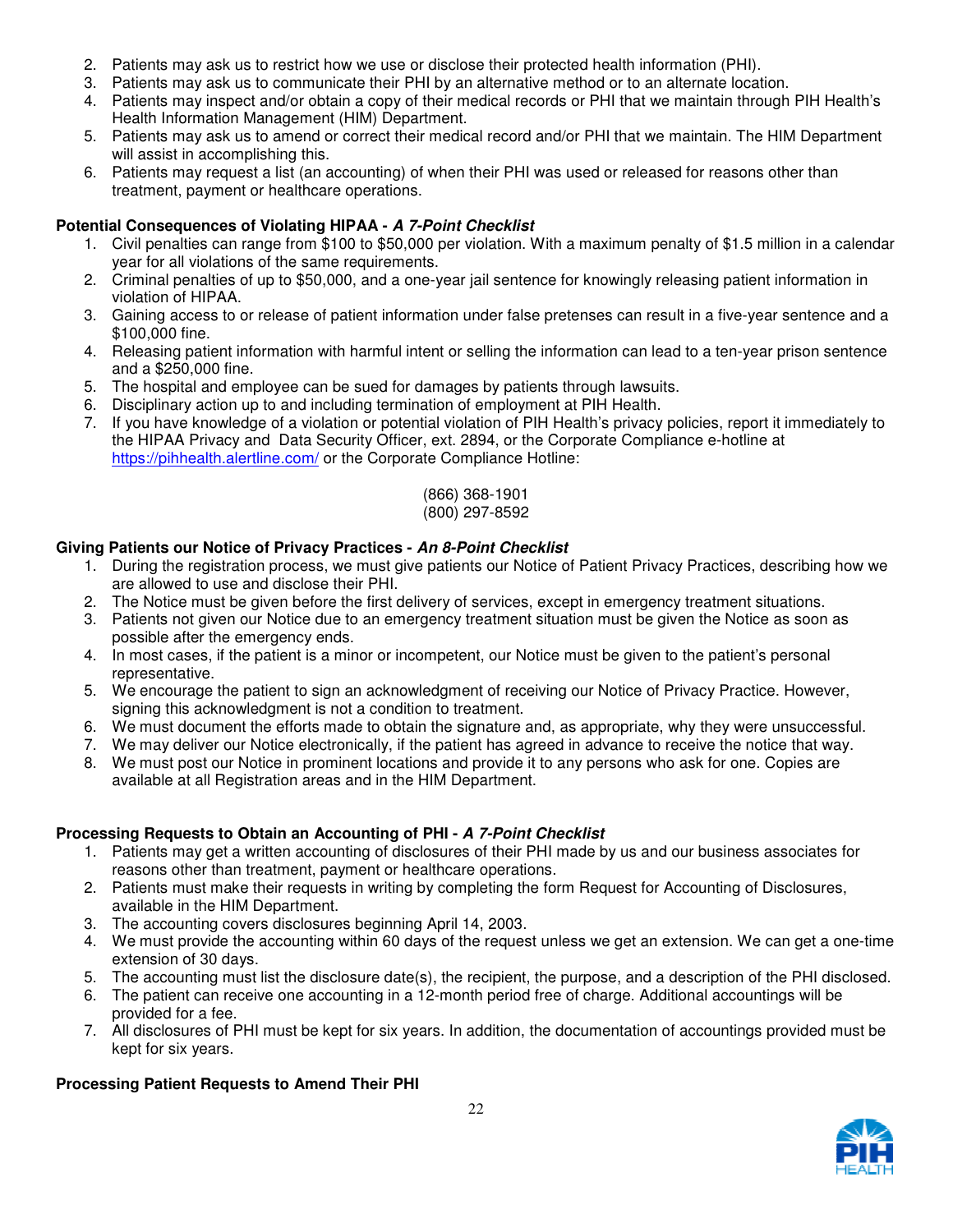- 1. Patients may ask to amend their PHI.
- 2. Patients must make their requests in writing by completing the form Request to Amend Protected Health Information, available in the HIM Department and in all patient care areas.
- 3. The request should be forwarded to the HIM Department
- 4. We must act on the request within 60 days unless we get an extension. We can get a one-time extension of 30 days.
- 5. We must notify patients that we granted or denied their request.
- 6. We must add any amendment which we have approved to the patient's medical record and establish an electronic link to information stored in our computer systems.
- 7. We must ask the patient who else needs the amended record and give it to whomever the patient identifies.

### **Processing Patient Requests for Access to Their PHI - A 7-Point Checklist**

- 1. Patients may ask for access to PHI that we maintain on them in our medical record or business office records.
- 2. Access may be either by inspection and/or through obtaining copies.
- 3. Patients must make their requests in writing by completing the form Request for Access to PHI, available in the HIM Department and in all patient care areas.
- 4. The request should be forwarded to HIM department.
- 5. Upon approval, inspection must be provided within five working days of receipt of the written request. Copies must be provided within 15 calendar days.
- 6. Patients may make as many requests for access as they like.
- 7. We must keep all documentation regarding a patient's request for access for at least six years.

### **Minimum Necessary Standard of HIPAA - A 5-Point Checklist**

- 1. PIH Health is required to adopt a "minimum necessary" standard in its use and disclosure of PHI.
- 2. Simply stated, the amount of patient data that you are allowed to access is dependent on the information you require to carry out your job.
- 3. For PHI contained in the medical record, the HIPAA Privacy Office and Data Security determines criteria and policies to define "minimum necessary" for chart requests.
- 4. For PHI contained in computer systems, the HIPAA Privacy and Data Security Officer sets criteria and policies to define "minimum necessary" within the computer systems.
- 5. The Information Solutions department has procedures for monitoring and adjusting access levels to PHI based on changes in an employee's status, department, and job.

### **Accessing a Computer System Containing PHI - A 6-Point Checklist**

- 1. Never share your computer login (user ID and password) with anyone. Computers log activity and track which patients are accessed by your user ID.
- 2. To protect your own login, always sign off the computer system whenever you are done using it or lock the system.
- 3. Never leave patient information displayed on the computer screen when you walk away from the workstation.
- 4. All PIH Health systems containing PHI will be set to automatically log off a user after 15 minutes of no activity.
- 5. Never leave faxes or printed reports on the fax machine or printer, unless it is in a secured area.
- 6. All workstations that can access PHI must be in a secured location and not be visible to the public.

### **Using a Computer System Containing PHI - A 6-Point Checklist**

- 1. Never store or save patient PHI on a CD, diskette, USB Flash Drive, or any local disk drive (e.g., C:drive.)
- 2. PHI should not be entered into mobile devices or laptops without prior approval from the HIPAA Privacy and Data Security Officer.
- 3. PHI may not be sent to any external e-mail address without adding the word 'SECURE' to the subject line for automatic encryption of the message.. (Note: External e-mail addresses do not end with@pihhealth.org.)
- 4. Any databases created in Microsoft Excel or Access (or similar software program) that contains PHI must be approved in advance by the HIPAA Privacy and Data Security Officer.
- 5. If other programs (e.g., Microsoft Word, Excel, and Access) are used to record or transmit PHI, all of the same protections apply for that PHI.
- 6. Immediately report any known or suspected information security problems to the HIPAA Privacy and Data Security Officer.

### **Manual Faxing of a Patient's PHI - A 9-Point Checklist**